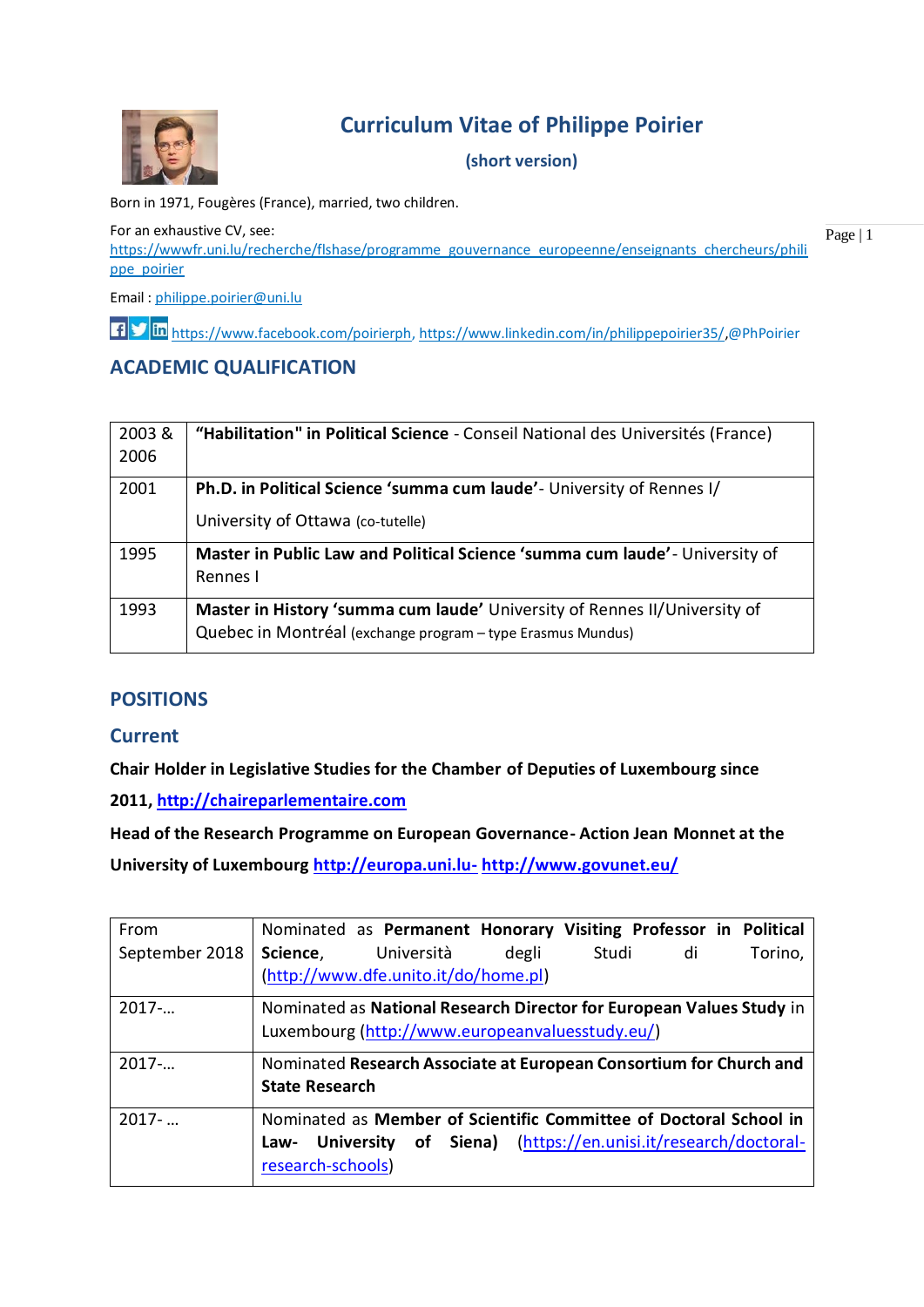| 2017     | Nominated as Expert for the Council of Europe - Group of States against<br>Corruption (Greco) Preventing corruption and promoting integrity in<br>central governments (top executive functions) and law enforcement<br>agencies                                                                                                                                                                                                                                                                         |           |
|----------|---------------------------------------------------------------------------------------------------------------------------------------------------------------------------------------------------------------------------------------------------------------------------------------------------------------------------------------------------------------------------------------------------------------------------------------------------------------------------------------------------------|-----------|
| $2016-$  | Nominated as Member of European Science Foundation, College of<br>Expert Reviewers in Social Sciences (Government and governance<br>studies, legislative studies, democratic studies, comparative and<br>European politics, religion and politics) (http://www.esf.org/)                                                                                                                                                                                                                                | Page $ 2$ |
| $2016-$  | Nominated as Member of the Scientific Council of European Institute-<br>(http://www.cife.eu/)                                                                                                                                                                                                                                                                                                                                                                                                           |           |
| 2015     | Nominated as Member of the Scientific Council of ERDIC, University of<br>Piraeus (https://erdic.unipi.gr/en/erdic-en/about-us-en/bios-en)                                                                                                                                                                                                                                                                                                                                                               |           |
| 2014     | Nominated as Scientific Advisor for the European Parliament<br>Committee on Constitutional Affairs in the field of European<br>comparative politics.                                                                                                                                                                                                                                                                                                                                                    |           |
| 2013     | Nominated as Expert for the Council of Europe - Group of States against<br><b>Corruption (Greco)</b> Fourth Evaluation Round Prevention of corruption in<br>respect of members of parliament, judges and prosecutors. Reports on<br>France, Switzerland and Monaco                                                                                                                                                                                                                                      |           |
| 2012-    | Executive editor, Collection Etudes parlementaires, Editions Larcier<br>(Brussels)<br>(http://editions.larcier.com/collections/120557 6 30942/etudes-<br>parlementaires.html)                                                                                                                                                                                                                                                                                                                           |           |
| 2009-    | Permanent Honorary Visiting Professor in Political Philosophy-Collège<br>des Bernardins (Paris)                                                                                                                                                                                                                                                                                                                                                                                                         |           |
| 2006-    | Permanent Honorary Visiting in European Union Politics, Government<br>and Governance in Europe- Celsa, University Paris Sorbonne<br>(http://www.celsa.fr/)                                                                                                                                                                                                                                                                                                                                              |           |
| 2006-    | Visiting Professor at Catholic University of Louvain, Catholic University<br>of Lille, Institut d'Etudes Politiques de Paris, Laval University,<br>University of Vienna, University of the Agean                                                                                                                                                                                                                                                                                                        |           |
| $2004$ - | Scientific Advisor and Rewiever for the Agence Nationale de Recherche<br>(France), Fonds National de la Recherche Scientifique (Belgium),<br>Canadian Political science Review, Cahiers de la Sécurité, European<br>Union Politics, Government and Opposition, Journal of European,<br>Integration History, Journal of Legislative Studies, Politiques & Sociétés,<br>Pouvoirs, Revue Parlementaire, Revue du Marché Commun et de l'Union<br>Européenne, West European Politics, Religion and Politics. |           |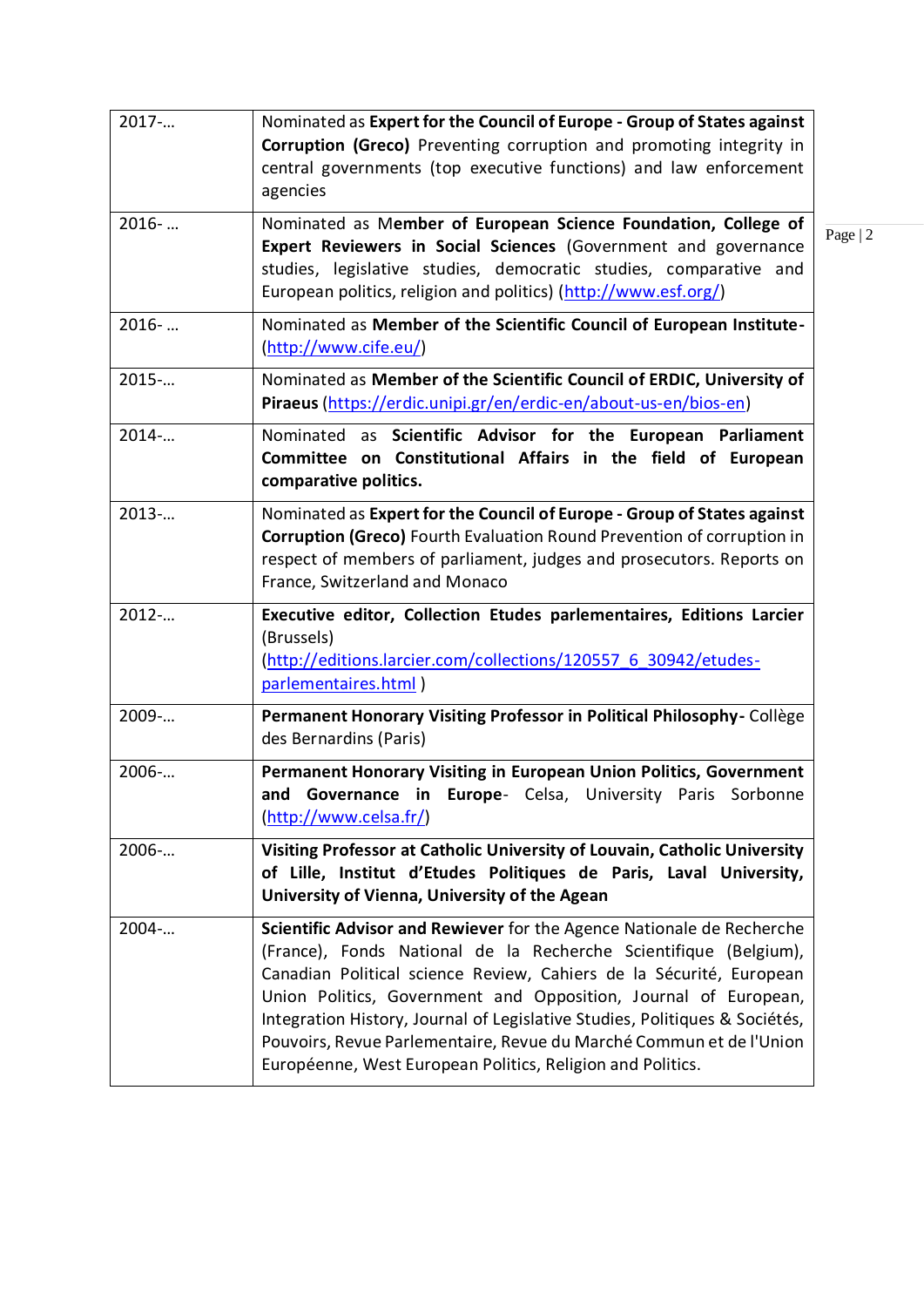### **Past**

| 2013      | President of the<br><b>Organizing Committee</b><br><b>Congress Associations</b><br>Francophones in Political Science: Political<br>Regimes<br>their<br>and<br>Transformations in the XXI century            |  |  |  |  |
|-----------|-------------------------------------------------------------------------------------------------------------------------------------------------------------------------------------------------------------|--|--|--|--|
| 2010      | Page $ 3$<br>President of the Organizing Committee of Annual Conference of the<br>International Political Science Association (IPSA): Is there a European Model<br>of Governance? A comparative perspective |  |  |  |  |
| 2009-2013 | <b>Co-President of Research Committee on Religion and Politcs, International</b><br><b>Political Science Association</b>                                                                                    |  |  |  |  |
| 2000-2003 | Senior Researcher in Political Science- Centre de Recherche Public Gabriel<br>Lippmann                                                                                                                      |  |  |  |  |
| 1999-2000 | Researcher in Constitutional Studies - Directorate General Studies for<br>European Parliament                                                                                                               |  |  |  |  |
| 1995-1998 | Junior Lecturer in Political Science and Political Philosophy- University of<br>Ottawa                                                                                                                      |  |  |  |  |

### **FIELDS OF RESEARCH**

**Comparative European Politics, Constitutional Laws in Europe, Democracy and Decision-Making Processes of the European Union, Electoral Studies Legislative Studies, Politics and Religion in Europe.**

**Since 2005, his research projects have been financing by the European Commission, the European Parliament, the Luxembourg National Research Agency and the National Parliament for an amount of € 4.8 million.**

#### **List of key research projects**

| Project<br>acronym                                                                             | <b>Field</b>                               | Source of funding                                  | Role<br>(coordinator,<br>applicant,<br>principal<br>invesgator) | Year                 | <b>Total</b><br>funding       |
|------------------------------------------------------------------------------------------------|--------------------------------------------|----------------------------------------------------|-----------------------------------------------------------------|----------------------|-------------------------------|
| Chaire de<br>recherche en<br>études<br>parlementaires<br>selected by<br>external<br>evaluators | Legislative<br><b>Studies</b>              | <b>Chamber of Deputies</b>                         | Holder of the<br>Chair                                          | 2011<br>2014<br>2018 | 375 500<br>380 000<br>490 000 |
| <b>STUDIALUX</b><br>(European                                                                  | Comparative<br>European<br><b>Politics</b> | Chamber of<br>Deputies/Government<br>of Luxembourg | Coordinator,<br>applicant                                       | 2017                 | 520 000                       |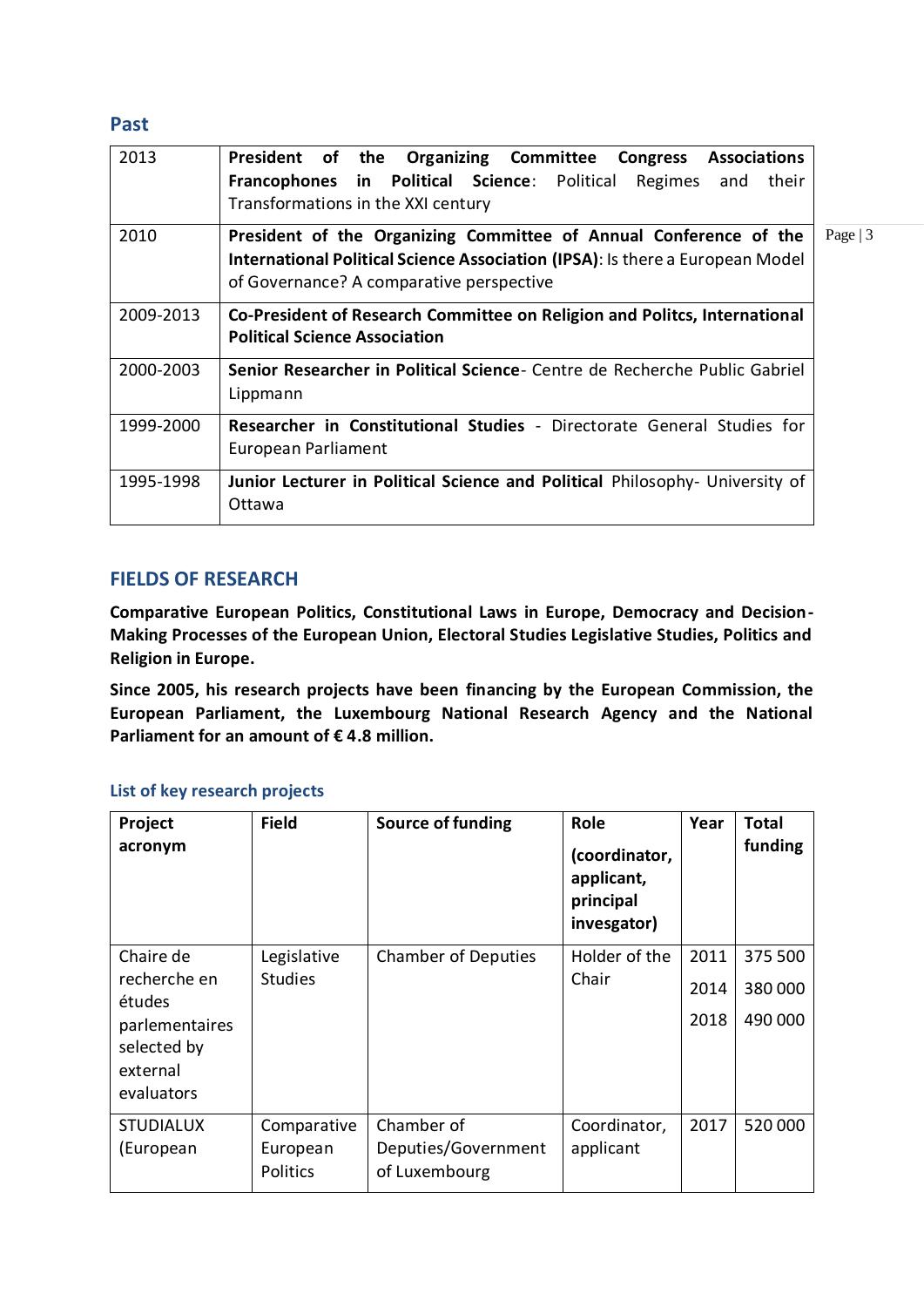| Values Study-<br>Luxembourg)                                                                                          |                                       |                                                                                                         | and co-<br>investigator                                           |      |         |           |
|-----------------------------------------------------------------------------------------------------------------------|---------------------------------------|---------------------------------------------------------------------------------------------------------|-------------------------------------------------------------------|------|---------|-----------|
| <b>FORB</b><br>(International<br>Standards on<br>Freedom and<br>religion)                                             | Politics and<br>Religion in<br>Europe | <b>European Parliament</b>                                                                              | Co-applicant<br>and co-<br>investigator                           | 2017 | 20 000  | Page $ 4$ |
| <b>Arguing Religion</b><br>in European<br>Pluralistic<br>Societies                                                    | Politics and<br>Religion in<br>Europe | <b>Fondazione Bruno</b><br>Kessler                                                                      | $Co-$<br>coordinator                                              | 2017 | 54 000  |           |
| GOUVNET- Jean<br>Monnet<br>selected by<br>external<br>evaluators                                                      | European<br>Governance                | European<br>Commission/Erasmus+                                                                         | $Co-$<br>coordinator<br>and co-<br>applicant                      | 2016 | 400 000 |           |
| GOUVNET-<br>European<br><b>Doctoral School</b><br>selected by<br>external<br>evaluators                               | European<br>Governance                | University of<br>Luxembourg                                                                             | Coordinator                                                       | 2017 | 120 000 |           |
| LUXDEMO<br>project selected<br>by external<br>evaluators                                                              | Legislative<br><b>Studies</b>         | Fonds National de la<br>Recherche                                                                       | Coordinator,<br>applicant<br>and and<br>principal<br>investigator | 2016 | 270 000 |           |
| <b>POPULEX</b><br>project selected<br>by external<br>evaluators                                                       | Comparative<br>European<br>Politics   | Government of<br>Luxembourg, Council<br>of Europe                                                       | Coordinator,<br>applicant<br>and principal<br>investigator        | 2015 | 30 000  |           |
| SMARTVOTE.LU<br>project selected<br>by external<br>evaluators                                                         | Electoral<br><b>Studies</b>           | Fondation européenne<br>des sciences politiques                                                         | Coordinator<br>and co-<br>investigator                            | 2013 | 30 000  |           |
| La<br>Transformation<br>des Régimes<br>Politiques au<br>XXIème siècle-<br>Congrès des<br>associations<br>francophones | Comparative<br>European<br>Politics   | European Commission,<br>Government of<br>Luxembourg,<br>Fondation européenne<br>des sciences politiques | Coordinator                                                       | 2013 | 120 000 |           |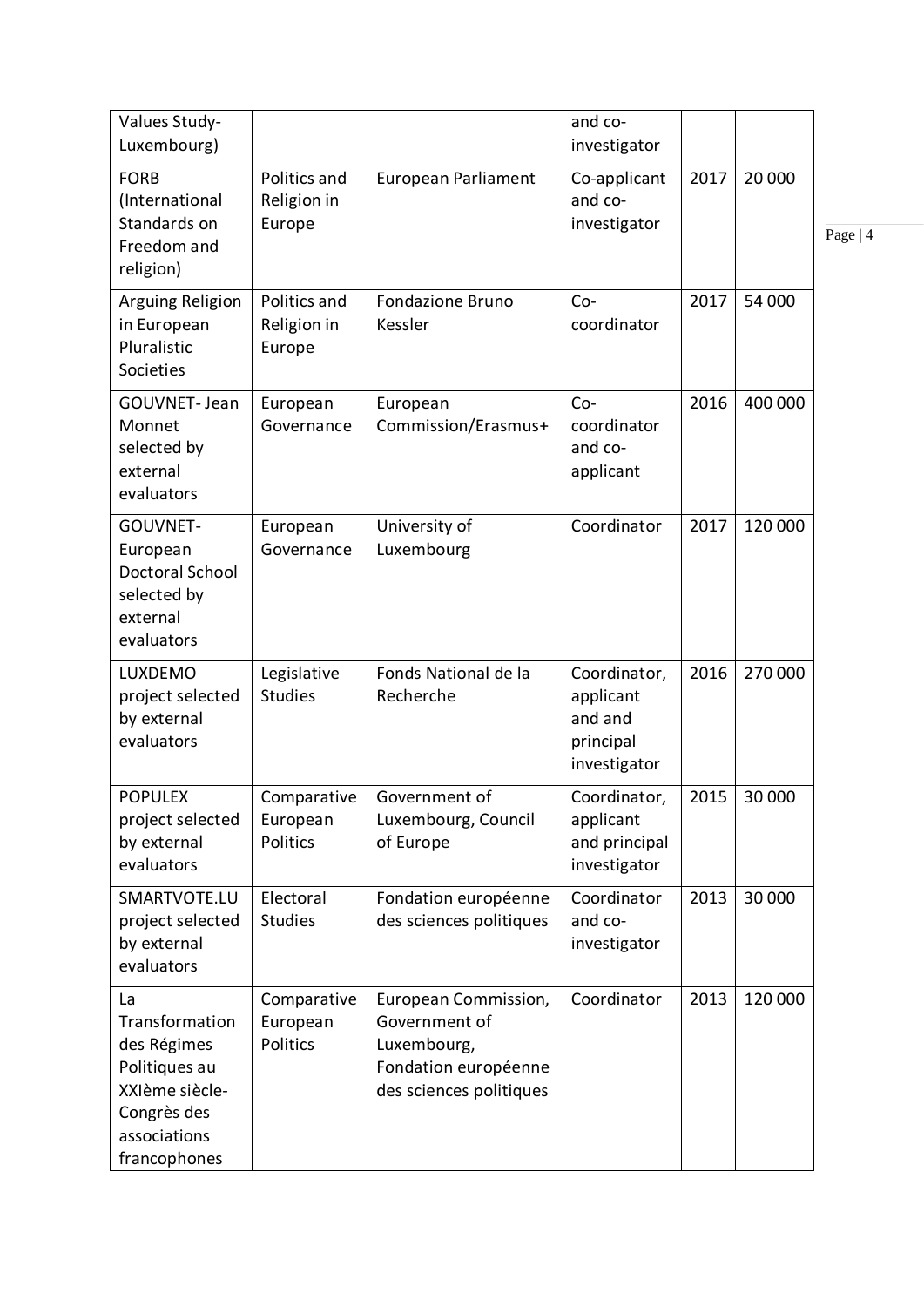| de Science<br>Politique                                                                                                                                                       |                                                                      |                                                                                                                                               |                                                              |      |         |           |
|-------------------------------------------------------------------------------------------------------------------------------------------------------------------------------|----------------------------------------------------------------------|-----------------------------------------------------------------------------------------------------------------------------------------------|--------------------------------------------------------------|------|---------|-----------|
| <b>Party Politics</b><br>and Religion in<br>the European<br>Union project<br>selected by<br>external<br>evaluators                                                            | Comparative<br>European<br><b>Politics</b>                           | University of<br>Luxembourg                                                                                                                   | Coordinator,<br>applicant<br>and and co-<br>investigator     | 2015 | 280 000 | Page $ 5$ |
| Is there a<br>European<br>Model of<br>Governance? A<br>comparative<br>perspective-<br>International<br>Conference<br>International<br><b>Political Science</b><br>Association | European<br>Governance<br>and<br>Comparative<br>European<br>Politics | European Commission,<br>Government of<br>Luxembourg, Fonds<br>National de la<br>Recherche, Fondation<br>européenne des<br>sciences politiques | Coordinator                                                  | 2011 | 150 000 |           |
| <b>POLUX selected</b><br>by external<br>evaluators                                                                                                                            | Electoral<br><b>Studies</b>                                          | Fonds National de la<br>Recherche                                                                                                             | Coordinator,<br>applicant<br>and co-<br>investigator         | 2011 | 200 000 |           |
| <b>DEMOLUX</b><br>selected by<br>external<br>evaluators                                                                                                                       | Electoral<br><b>Studies</b>                                          | University of<br>Luxembourg                                                                                                                   | Coordinator,<br>coordinator<br>and Principal<br>Investigator | 2008 | 250000  |           |
| European<br>Citizens<br>Consultation                                                                                                                                          | Electoral<br><b>Studies</b>                                          | European<br>Commission/Fondation<br>Roi Baudoin                                                                                               | Coordinator<br>and co-<br>investigator                       | 2007 | 100 000 |           |
| REFERENDUM<br>2005                                                                                                                                                            | Electoral<br><b>Studies</b>                                          | Chamber of<br>Deputies/European<br>Parliament                                                                                                 | Coordinator<br>and co-<br>investigator                       | 2006 | 100 000 |           |
| <b>ELECT &amp; EURO</b><br>2004                                                                                                                                               | Electoral<br><b>Studies</b>                                          | Chamber of<br>Deputies/European<br>Parliament                                                                                                 | Coordinator<br>and                                           | 2005 | 320 000 |           |
| <b>ELECT &amp; EURO</b><br>1999                                                                                                                                               | Electoral<br><b>Studies</b>                                          | Chamber of<br>Deputies/European<br>Parliament                                                                                                 | $Co-$<br>investigator                                        | 2000 | 320 000 |           |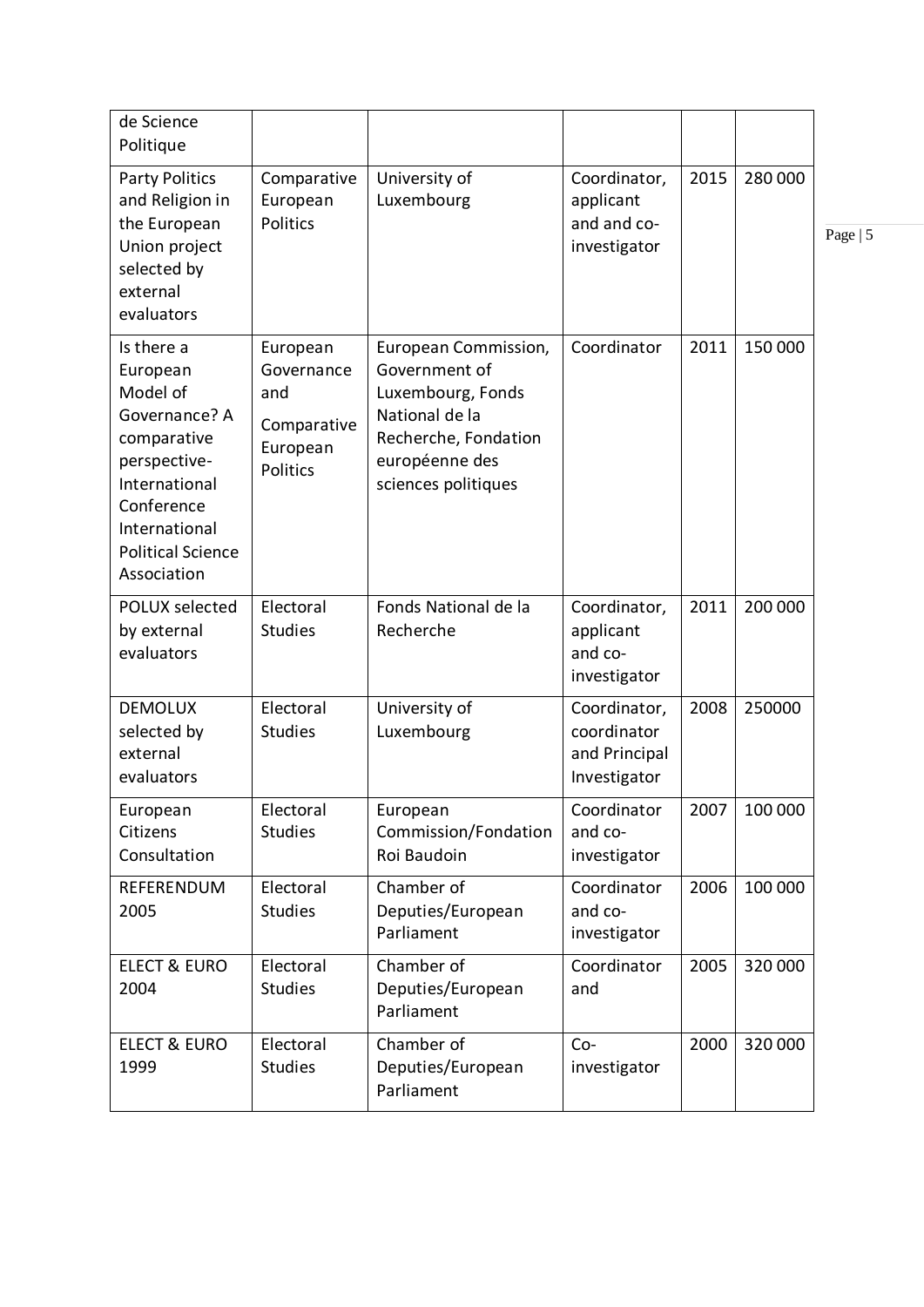# **FIELD OF TEACHING**

### **EXPERIENCE IN SUPERVISION AND TRAINING DOCTORAL AND POSTDOCTORAL LEVEL**

| <b>Name</b>             | <b>Title</b>                                                      | <b>Period</b> |
|-------------------------|-------------------------------------------------------------------|---------------|
| Catherine               | European Parliament and the Investiture of<br>The<br>the.         | 2005-         |
| Moury                   | Commission                                                        | 2007          |
| Malika                  | Contribution à une sociologie électorale de la citoyenneté de     | $2007 -$      |
| Ghemmaz                 | l'Union européenne : Les Portugais en Luxembourg, en              | 2009          |
|                         | Luxembourg et au Luxembourg                                       |               |
| <b>Bozinis</b><br>Maria | Evolution and current situation of the political participation of | 2008-         |
| Andiñach                | women in Luxembourg                                               | 2010          |
| Raluca                  | La modernité contrariée : la pensée politique roumaine de la      | $2011 -$      |
| Alexandrescu            | Belle Epoque jusqu'à la Grande Guerre (1895-1914) entre la        | 2013          |
|                         | gauche impossible et le piège du traditionalisme<br>en)           |               |
|                         | collaboration avec l'Université de Bucarest                       |               |
| Konstantinos            | Political parties and religion in the European Parliament         | $2013 -$      |
| Papastathis             |                                                                   | 2018          |
| Nadim Farhat            | The origins of democracy in Luxembourg-Research Project           | $2017 -$      |
|                         |                                                                   | 2020          |

# **Post-doctorate research supervised at the University of Luxembourg**

**Ph.D. thesis currently supervised at the University of Luxembourg**

| <b>Name</b>  | <b>Title</b>                     | <b>Starting</b> | <b>Funding</b>                |
|--------------|----------------------------------|-----------------|-------------------------------|
| Frédéric     | Populismes et<br>fabrique<br>de  | March           | Scholarship,<br>Excellence    |
| Albert       | l'action publique en Europe.     | 2014            | Council of Europe             |
| Elsa         | Sociographie<br>des              | March           | AFR-FNR<br>Scholarship,       |
| Pirenne      | communautés musulmanes au        | 2014            | "cotutelle" with<br>Catholic  |
|              | Luxembourg                       |                 | University of Louvain         |
| Anthony      | Parlementarismes à multiples     | September       | Excellence<br>Scholarship,    |
| Weber        | niveaux (Canada-UE)              | 2014            | "cotutelle" with<br>Laval     |
|              |                                  |                 | University (Canada)           |
| Estelle      | of<br>The<br>Europeanization     | March           | AFR-FNR                       |
| <b>Badie</b> | national parliaments: the cases  | 2015            | Scholarship, "cotutelle"      |
|              | of Austria, Germany, Finland     |                 | Tübingen Universität          |
|              | and Luxembourg                   |                 |                               |
| Léonie De    | Right-wing<br>Government and     | November        | Scholarship,<br>Excellence    |
| Jonge        | Populism in Western Europe       | 2015            | "cotutelle"<br>with Cambridge |
|              |                                  |                 | University                    |
| Emilie       | European Union immigration       | March           | Excellence Scholarship, Jean  |
| Tellier      | and the<br>policies<br>decision- | 2017            | <b>Monnet Action</b>          |
|              | making process after the Treaty  |                 |                               |
|              | of Lisbon: towards a model of    |                 |                               |
|              | convergence?                     |                 |                               |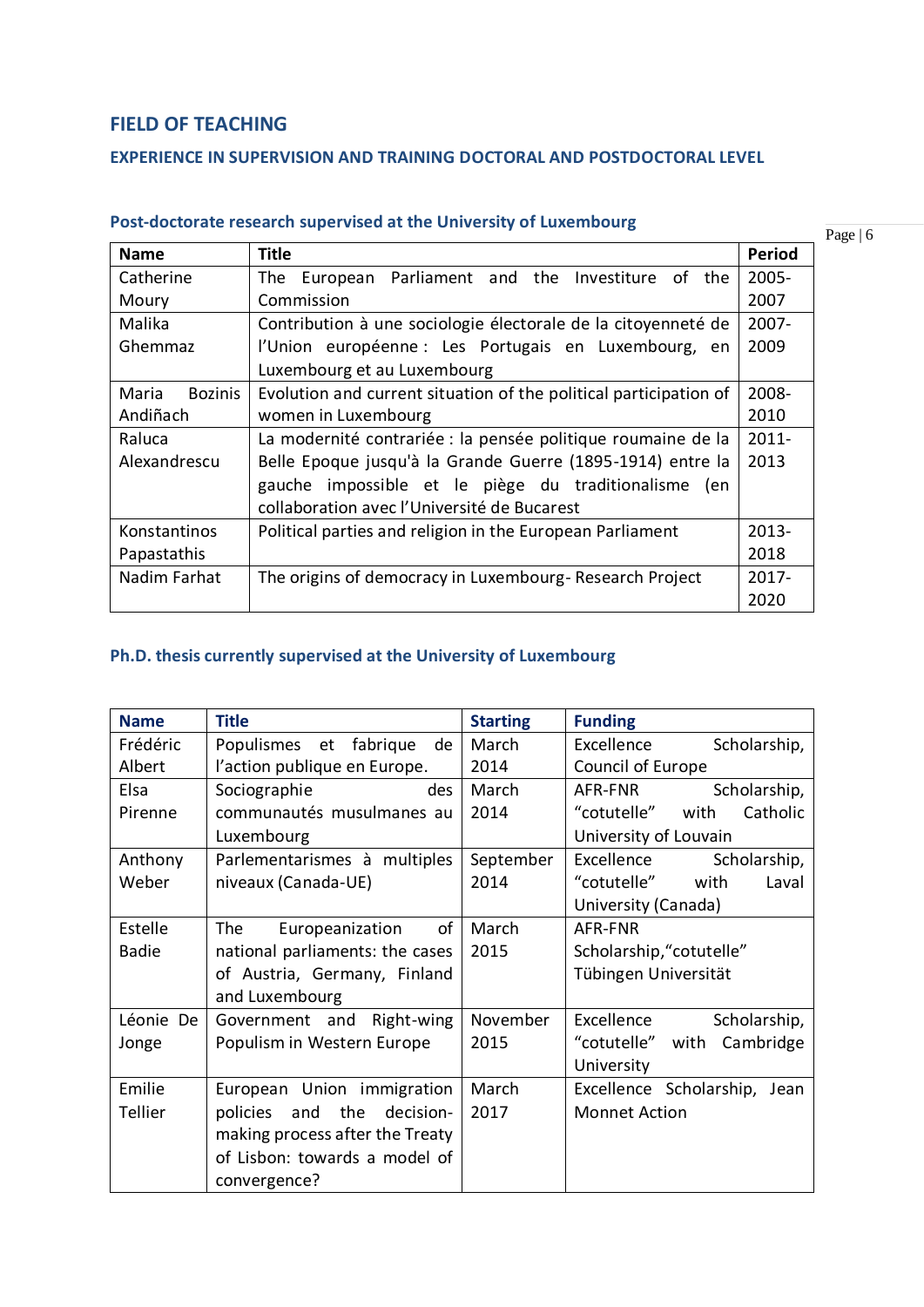| Raphaël<br>Durante | Etude comparée de la France et<br>de l'Italie par le prisme des<br>mouvements « La manif pour<br>tous » et «family-day» sur des<br>questions relatives au droit de<br>la famille | May 2017        | Scholarship Fondazione Bruno<br>Kessler                                                                                                                                                                   | Page   $7$ |
|--------------------|----------------------------------------------------------------------------------------------------------------------------------------------------------------------------------|-----------------|-----------------------------------------------------------------------------------------------------------------------------------------------------------------------------------------------------------|------------|
| Gilles<br>Gressani | l'opposition<br>nomades/sédentaires comme<br>marqueur du néonationalisme :<br>les cas du Front National et de<br>la Lega                                                         | January<br>2018 | Excellence Scholarship, Jean<br><b>Monnet Action Co-tutelle</b><br>Département de Philosophie<br>et Sciences de l'Education de<br>l'Université de<br>Turin/<br>Consortium de philosophie du<br>Nord-Ouest |            |
| Matthieu           | Les fabriques transnationales                                                                                                                                                    | January         | Excellence<br>Scholarship<br>$Co-$                                                                                                                                                                        |            |
| Kroon-             | de l'histoire scolaire en Europe                                                                                                                                                 | 2018            | tutelle,<br>University<br>οf                                                                                                                                                                              |            |
| Gutiérrez          |                                                                                                                                                                                  |                 | Luxembourg/Université<br>de                                                                                                                                                                               |            |
|                    |                                                                                                                                                                                  |                 | Cergy Pontoise                                                                                                                                                                                            |            |

# **Ph.D. thesis supervised at the University of Luxembourg**

| <b>Name</b>    | <b>Title</b>                                                     | <b>Defense</b> |
|----------------|------------------------------------------------------------------|----------------|
| Nadim Fahrat   | Les Usages politiques du passé dans les Sociétés plurales        | February       |
|                | AFR-FNR Scholarship                                              | 2013           |
| Florent        | Europeanisation of national foreign policies in non-EU           | June           |
| Marciaq        | Europe                                                           | 2014           |
|                | <b>AFR-FNR Scholarship</b>                                       |                |
| Anne-Sylvie    | Européanisation et démocratisation de l'espace politique         | September      |
| Pigeonnier     | des Etats baltes : Le cas de la Lituanie                         | 2013           |
|                | <b>AFR-FNR Scholarship</b>                                       |                |
| Andreja        | The role of the European Parliament Secretariat in the           | March          |
| Pegan          | decision-making procedure of the European Union-AFR-FNR          | 2015           |
|                | Scholarship                                                      |                |
| Virginie<br>de | Memory(ies) at Work: The European Union and the Legacy           | June           |
| Moriamé        | of History in Euro-Mediterranean Relations- AFR-FNR              | 2014           |
|                | Scholarship                                                      |                |
| Astrid         | The Europeanisation of national legislation: The role of the     | March 2014     |
| Spreitzer      | Luxembourgish parliament AFR-FNR Scholarship                     |                |
| Lucie Waltzer  | Se dire similaire et différent. La (re)présentation de soi et la | December       |
|                | négociation discursive des références identitaires parmi les     | 2012           |
|                | ressortissants ex-yougoslaves musulmans au Luxembourg-           |                |
|                | <b>AFR-FNR Scholarship</b>                                       |                |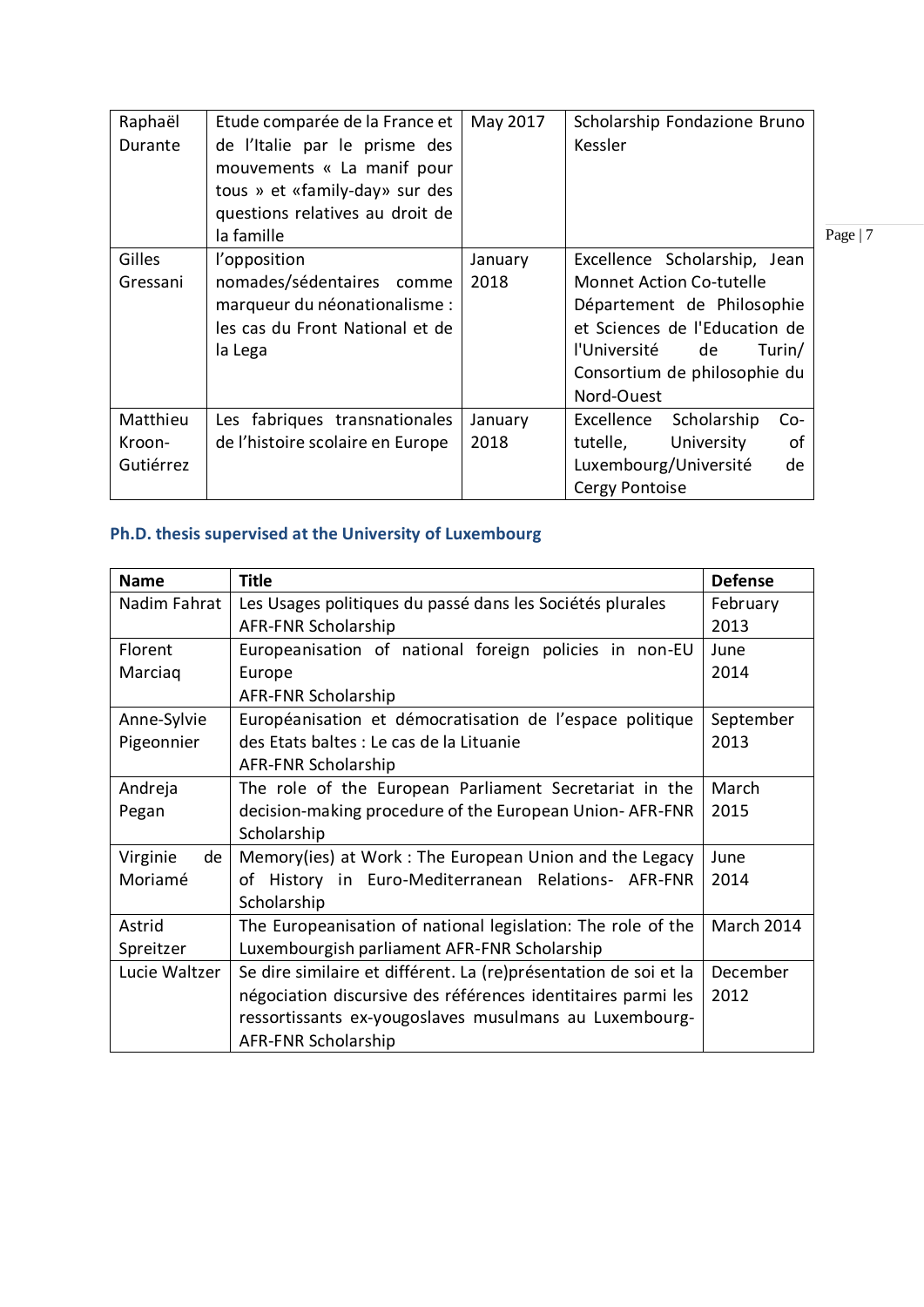### **Ph.D. thesis, member of thesis committee and presidency of the jury- University of Luxembourg**

| <b>Name</b> | <b>Title</b>                                                      | <b>Defense</b>             |  |
|-------------|-------------------------------------------------------------------|----------------------------|--|
| Thierry     | Idées, Réseaux et Politiques Européennes dans la Résistance et en | June $201 \text{Page}   8$ |  |
| Grosbois    | Exil, 1940-1945 : En Belgique, au Luxembourg et aux Pays-Bas      |                            |  |
| Esteban     | Théorie des systèmes de Niklas Luhmann. Une étude du processus    | November                   |  |
| Kaipl       | d'intégration européenne                                          | 2012                       |  |
| Kathleen    | The Europeanization of Luxembourgish National Officials           | December                   |  |
| Hielscher   |                                                                   | 2013                       |  |
| Luis Ojeda  | Compatibilité entre la Sharia et les droits de l'Homme            | <b>March 2011</b>          |  |
| Ernest      | The Democratic and Human Rights Transition in Sub-Saharan States  | February                   |  |
| Ayeah Miji  | since the End of the Cold War and the European Union's Influence  | 2018                       |  |

### **Ph.D. thesis, past and current member thesis committee or rapporteur in other universities**

Autonomous University of Barcelona (2010), Catholic University of Louvain la Neuve (2012), Institut catholique de Paris (2009), Institut d'Etudes Politiques de Lille (2008), Institut d'Etudes Politiques de Paris (2011), University of Fribourg (2013), University of Lausanne (2012), Laval University (2013), University of Navarra (2011), University of Paris Sorbonne (2010-12), University of Poitiers (2011), University of Torino (2017) University of Vienna (2011).

### **TAUGHT**

### **Courses (Bachelor, Master and Doctorate)**

| <b>Beginnin</b> | Title of the            | <b>Academic</b> | <b>Timetabl</b> | <b>Teachin</b> | <b>Europea</b>  | <b>Universit</b>            |
|-----------------|-------------------------|-----------------|-----------------|----------------|-----------------|-----------------------------|
| g of            | course                  | Level           | e               | g              | n Credit        | $\mathbf v$                 |
| <b>Teaching</b> |                         |                 |                 | Languag        | <b>Transfer</b> |                             |
|                 |                         |                 |                 | e              | <b>System</b>   |                             |
|                 |                         |                 |                 |                | (ECTS)          |                             |
| 2004            | Comparative             | Master in       | 30h             | English        | 5               | University of<br>Luxembourg |
|                 | European                | European        |                 | and            |                 |                             |
|                 | politics                | Governance      |                 | French         |                 |                             |
| $2004$ -        | <b>Political System</b> | Bachelor in     | 24h             | English        | 3               | University of               |
|                 | of European             | Economics       |                 | and            |                 | Luxembourg<br>and European  |
|                 | Union                   |                 |                 | French         |                 | Doctoral                    |
|                 |                         | Master in       | 30h             |                | 3               | School Jean<br>Monnet       |
|                 |                         | European        |                 |                |                 | Govunet                     |
|                 |                         | Governance      |                 |                |                 |                             |
|                 |                         | and Master in   | 15h             |                | 2               |                             |
|                 |                         | Law             |                 |                |                 |                             |
|                 |                         |                 |                 |                |                 |                             |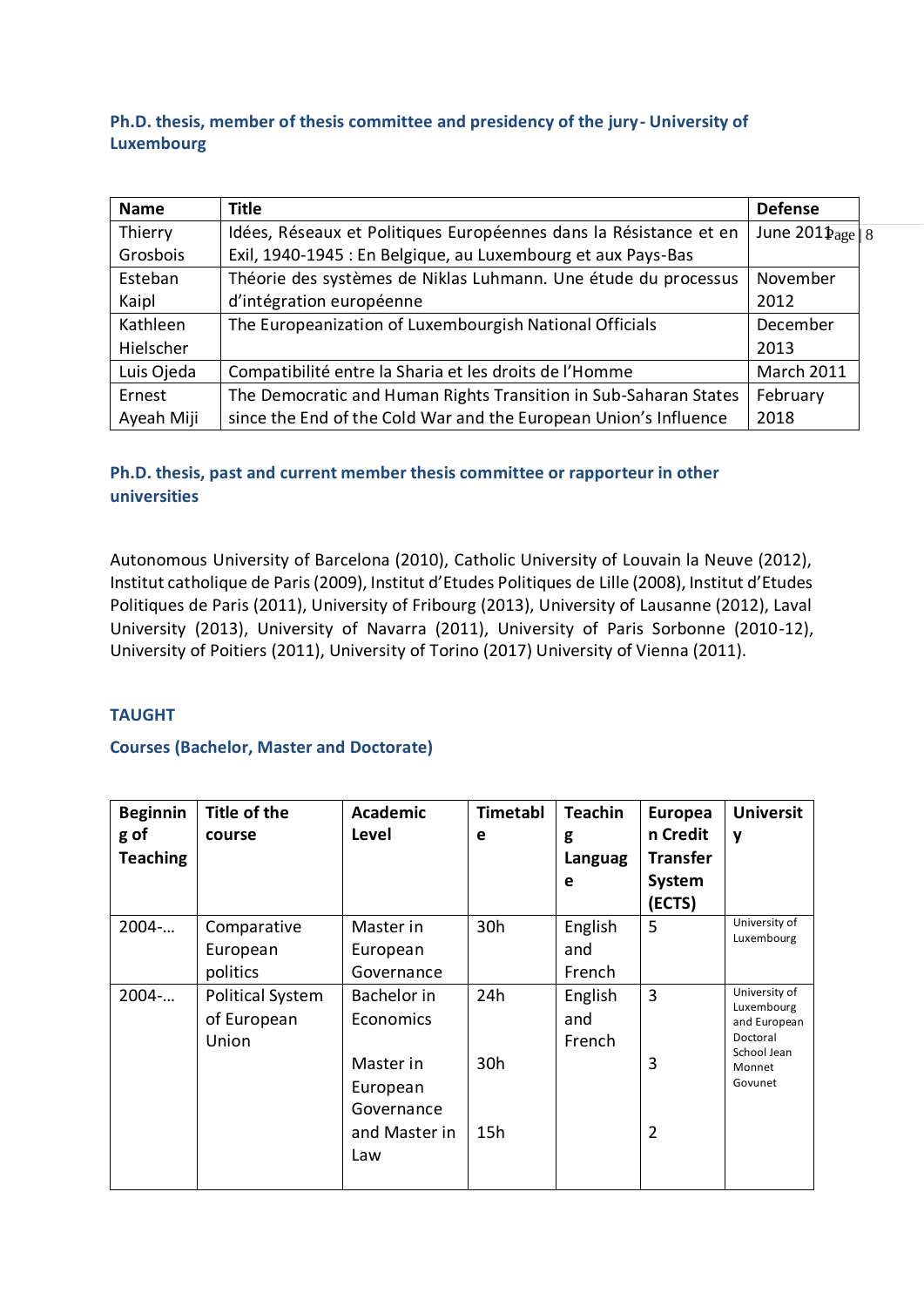|         |                                                                                                                                             | Doctoral<br>School of<br><b>Humanities</b><br>and Social<br>Sciences |     |                          |                |                                                                                             |          |
|---------|---------------------------------------------------------------------------------------------------------------------------------------------|----------------------------------------------------------------------|-----|--------------------------|----------------|---------------------------------------------------------------------------------------------|----------|
|         | Histoire des<br>idées<br>économiques et<br>politiques                                                                                       | <b>Bachelor</b> in<br>Economics                                      | 45h | French                   | 5              | University of<br>Luxembourg                                                                 | Page   9 |
| 2005-   | Gouvernance(s)<br>de l'Union<br>européenne et<br>de la<br>Mondialisation                                                                    | Master<br>professionnel<br>Information<br>et<br>communicati<br>on    | 24h | French                   | 3              | University of<br>Paris<br>Sorbonne                                                          |          |
| 2005-   | Citoyennetés,<br>Multiculturalism<br>et<br>es<br>Gouvernances<br>comparés<br>dans<br>les<br>états<br>de<br>membres<br>l'Union<br>européenne | Magistère<br>Management<br>et culture                                | 20h | French                   | $\overline{2}$ | University of<br>Paris<br>Sorbonne                                                          |          |
| $2012-$ | Parliamentary<br>and<br>democratic<br><b>Studies</b>                                                                                        | Master in<br>European<br>Governance                                  | 24h | English<br>and<br>French | 3              | University of<br>Luxembourg<br>And<br>European<br>Doctoral<br>School Jean                   |          |
|         |                                                                                                                                             | Doctoral<br>School of<br>Humanities<br>and Social<br><b>Sciences</b> | 15h |                          | 2              | Monnet<br>Govunet                                                                           |          |
| 2015-   | Sociologie<br>politique                                                                                                                     | Bachelor in<br>Law                                                   | 24  | French                   | 3              | University of<br>Luxembourg                                                                 |          |
| 2015    | Europe and<br>Religions<br>in Europe                                                                                                        | Master in<br>European<br>Governance                                  | 30h | English<br>and<br>French | 3              | University of<br>Luxembourg                                                                 |          |
| 2015-   | Foundations of<br>Research in<br>Social<br>Sciences                                                                                         | Doctoral<br>School of<br>Humanities<br>and Social<br>Sciences        | 20h | English                  | 3              | University of<br>Luxembourg<br>And European<br>Doctoral<br>School Jean<br>Monnet<br>Govunet |          |

**Between 2011 and 2017, 26 supervisions of Master Thesis in Political Science, Political Philosophy and Constitutional Law in English or in French.**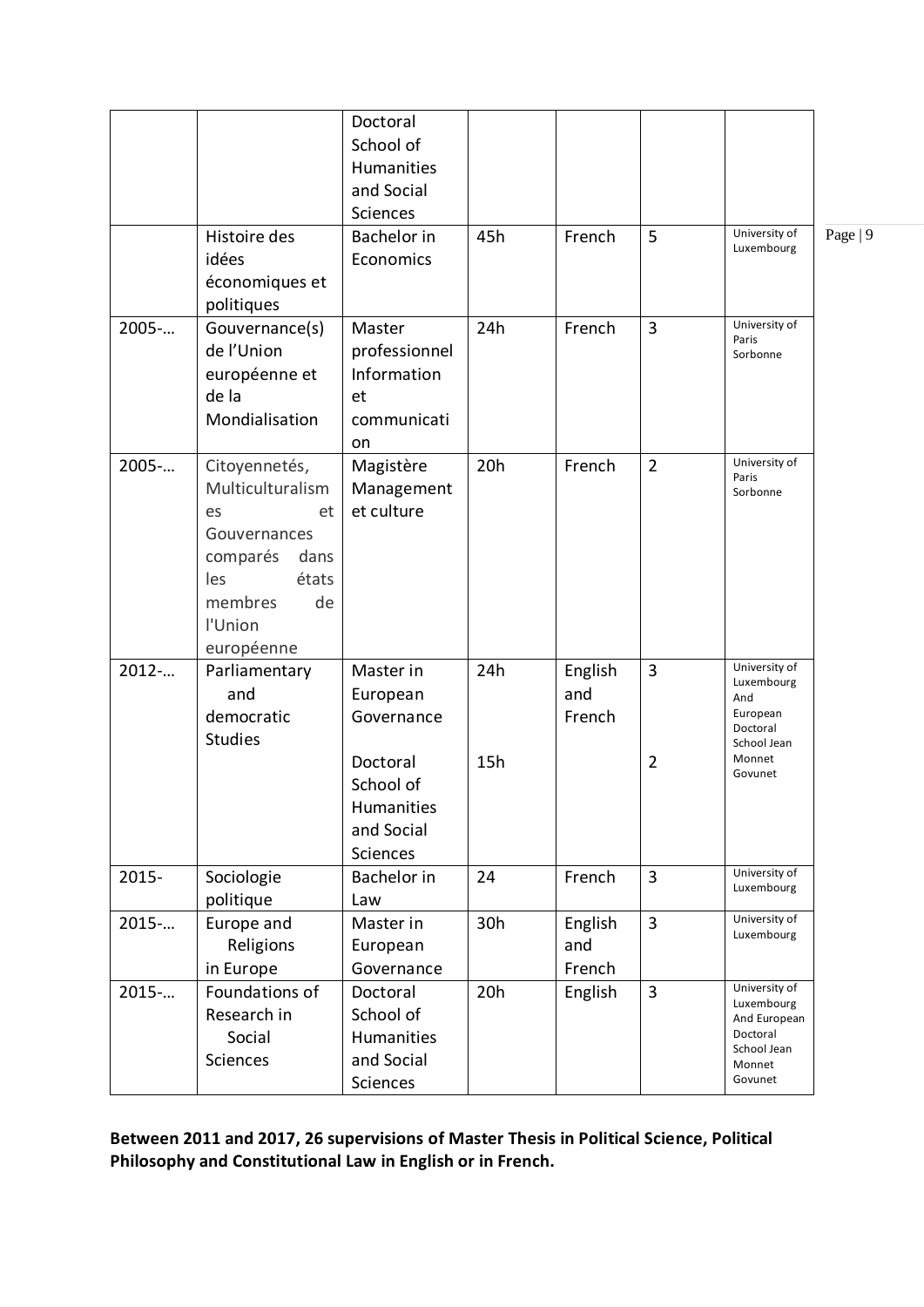#### **RECENT PUBLICATIONS (ONLY BOOKS)**

1. F. Albert (Other coll.) and K. Papastathis (Other coll.). Le vote populiste en Europe. Edited by Ph. Poirier. Doc En Poche - Entrez Dans L'Actualite. Paris, France : Documentation Française, in press.

Page | 10

- 2. E. Pirenne (Other coll.), K. Papastathis (Other coll.), L. Sosoe (Other coll.), and L. M. Ojeda Ruiz (Other coll.). Legal Documents on Islam in Europe: Luxembourg. Edited by Ph. Poirier. Annotated Legal Documents on Islam in Europe. Leiden, Netherlands: Brill, in press.
- 3. Ph. Poirier & Nadim Farhat (dir.) Démocratie(s) Légitimité(s) et Parlementarismes en Europe Editions Larcier, Collection Etudes Parlementaires, 220p, March 2018
- 4. Ph. Poirier & Lukas K. Sosoe, (dir.) Equality(ies) and Inequality(ies) in Europe, Editions Peter Lang, Collection Cité européenne/European Policy, 340p, November 2017
- 5. Ph. Poirier (dir.). Étude des élections législatives et européennes de 2013 et de 2014, Service Central des Imprimés de l'Etat, 690p, March 2015
- 6. Ph. Poirier (dir). Les pouvoirs d'un parlement dans les processus décisionnels contemporains L'exemple de la Chambre des Députés du Luxembourg Editions Larcier, Collection Etudes Parlementaires, 280p, October 2014
- 7. Ph. Poirier, Antoine Arjakovsky & Antoine de Romanet (dir), La Démocratie, une Valeur Spirituelle ? Editions Parole et Silence, collection Collège des Bernardins, 375p, January 2014.
- 8. Ph. Poirier (dir), Démocratie(s), Liberté(s) et Religion(s) en Europe, Editions Parole et Silence, Collection Collège des Bernardins, 260p, July 2013.
- 9. Ph. Poirier & Eric de Moulins-Beaufort (dir.), Gouvernance mondiale et éthique au XXIème siècle.,Éditions Parole et Silence, collection Collège des Bernardins, 240p, December 2012
- 10. Ph. Poirier, Lukas K. Sosoe & Gary Overvold (dir.), Regards croisés sur la Constitution avortée de l'Union européenne, Editions Romaines, collection Présence Européenne, 320p, May 2011
- 11. Ph. Poirier (dir.), Étude des élections législatives et européennes de 2009, Service Central des Imprimés de l'Etat, 460p, February 2011
- 12. Ph. Poirier, René Leboutte & Sandrine Devaux-Guivarch (dir.), Le Traité de Rome : Histoires pluridisciplinaires, Peter Lang, collection Cité européenne/European Policy, 220p, September 2009.
- 13. Ph. Poirier, Pascal Delwit (dir.), Extrême droite et pouvoir en Europe, Editions de l'Université Libre de Bruxelles, collection du Cevipol, 240p, April 2008.

#### **Book chapters, Reports, Journal Articles (2013-2017)**

- 1. Ph. Poirier. "Partis politiques et religions en Europe 2016-2017." In L'opinion européenne en 2017. Edited by D. Reynié. Paris, France : Lignes de Repères, p43-54, 2017.
- 2. Ph. Poirier, Parlements & Administration parlementaire, comparaison de la situation en Allemagne, en Belgique, en France, en Suisse et au Luxembourg, rapport pour la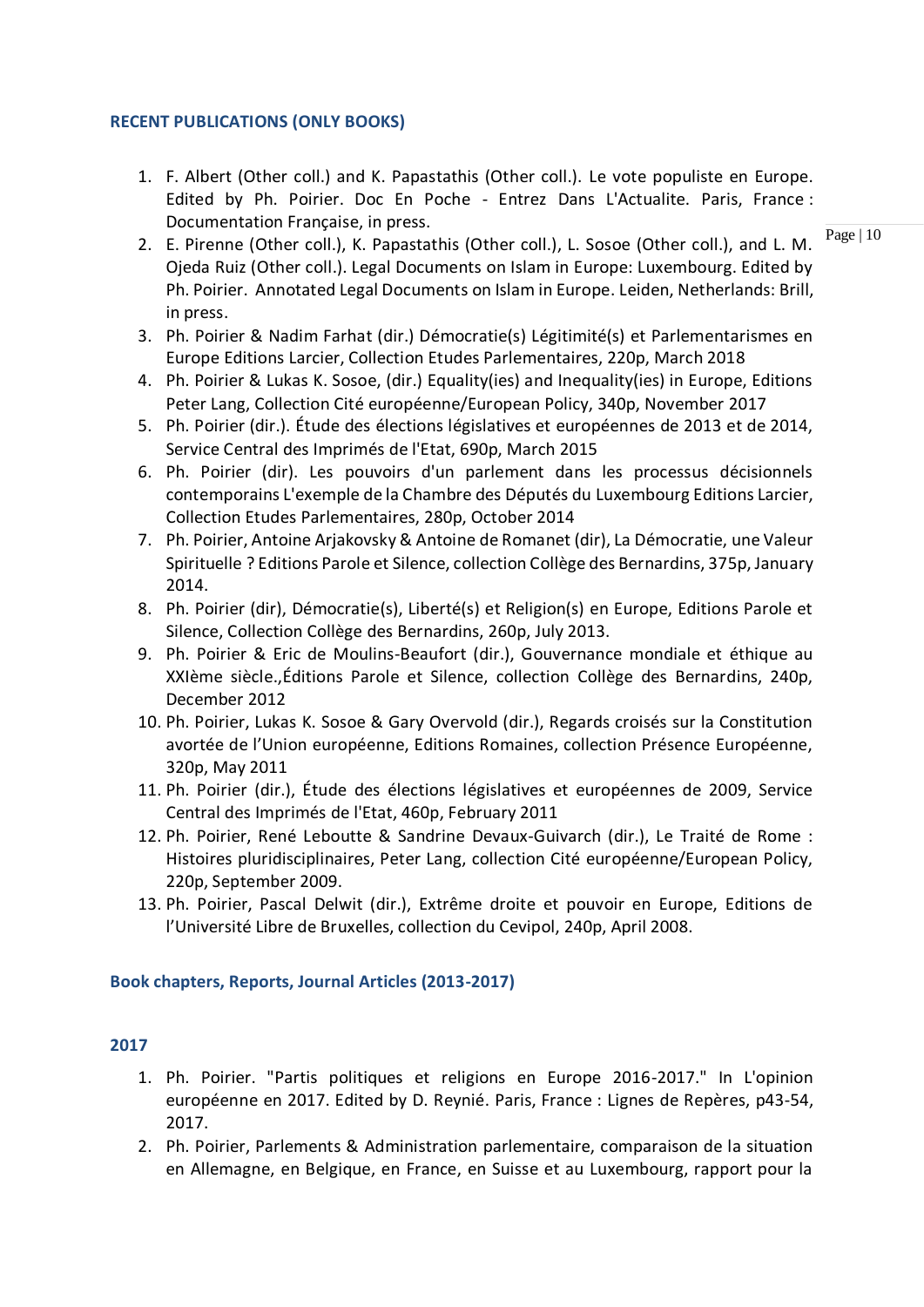Chambre des Députés du Luxembourg, 110p, 12 décembre 2017.

- 3. Ph. Poirier. "Partis politiques et religions aux Amériques et en Europe." In L'Enjeu mondial. Religion & politique. Paris, France : Presses de Sciences Po, 2017. 263-273.
- 4. Ph. Poirier, Incompatibilités, disciplines & déontologies parlementaires, comparaison de la situation en Allemagne, en Belgique, en France, en Suisse et au Luxembourg, rapport pour la Chambre des Députés du Luxembourg, 115p, 29 mai 2017.

Page | 11

- 5. Ph. Poirier. "Corruption prevention in respect of Members of Parliament, Judges and Prosecutors- Evaluation Report Switzerland." Fourth Evaluation Report. GrecoEval4Rep (2016)5. Group of States against Corruption- Council of Europe. Strasbourg, France: Council of Europe, 2017.
- 6. Ph. Poirier and L. Heuschling. "La désignation des Gouvernants au Grand-Duché du Luxembourg." In La désignation des gouvernants. Les Cahiers du ForInCIP n° 2. 9782711027972. Paris, France : LexisNexis, 2017. 176-210.
- 7. Ph. Poirier, Les Groupes parlementaires, comparaison de la situation en Allemagne, en Belgique, en France, en Suisse et au Luxembourg, rapport pour la Chambre des Députés du Luxembourg, 94p, 29 mai 2017.
- 8. Ph. Poirier, Les Commissions Parlementaire, comparaison de la situation en Allemagne, en Belgique, en France, en Suisse et au Luxembourg, rapport pour la Chambre des Députés du Luxembourg, 87p, 16 janvier 2017.

- 1. Ph. Poirier and L. Heuschling, "L'opposition politique au Grand-duché de Luxembourg. Regards croisés, de science juridique et de science politique, sur une démocratie consociative." In L'opposition politique. Edited by J.-P. Derosier. Les Cahiers du ForInCIP. Paris, France: LexisNexis, 2016. 225-254.
- 2. Ph. Poirier & Raphaël Kies, Les consultations citoyennes sur la réforme de la Constitution, rapport pour la Chambre des Députés du Luxembourg, 96p, 30 septembre 2016.
- 3. Ph. Poirier. "5 Figures de l'Histoire des idées européennes ou la recherche de la Communauté politique." In Histoire de la conscience européenne. Edited by A. Arjakovsky. Forum. Paris, France : Salvator, 2016. 373-403.
- 4. Ph. Poirier, La Vérification des Pouvoirs et des Elections des Parlements, comparaison de la situation en Allemagne, en Belgique, en France, en Suisse et au Luxembourg, rapport pour la Chambre des Députés du Luxembourg, 63p, 18 juillet 2016.
- 5. Ph. Poirier. "Cittadini europei e populismo europeo: quali democrazie dopo le elezioni europee del 2014?" Lessico di etica pubblica 2, no. 2015 (June 15, 2016)b: 38-50.
- 6. Ph. Poirier & Raphaël Kies, Etude sur le Référendum sur la réforme de la Constitution de juin 2015, rapport pour la Chambre des Députés du Luxembourg, 134p, 23 mars 2016.
- 7. Ph. Poirier and K. Papastathis. "Law and Religion at the Workplace: Luxembourg." In Law and religion in the Workplace. Edited by M. Rodriguez Blanco. XXVII. Granada, Spain : Editorial Comares, 2016. 275-297.
- 8. Ph. Poirier, Les Organes Exécutifs des Parlements, comparaison de la situation en Allemagne, en Belgique, en France, en Suisse et au Luxembourg, rapport pour la Chambre des Députés du Luxembourg, 56p, 16 janvier 2016.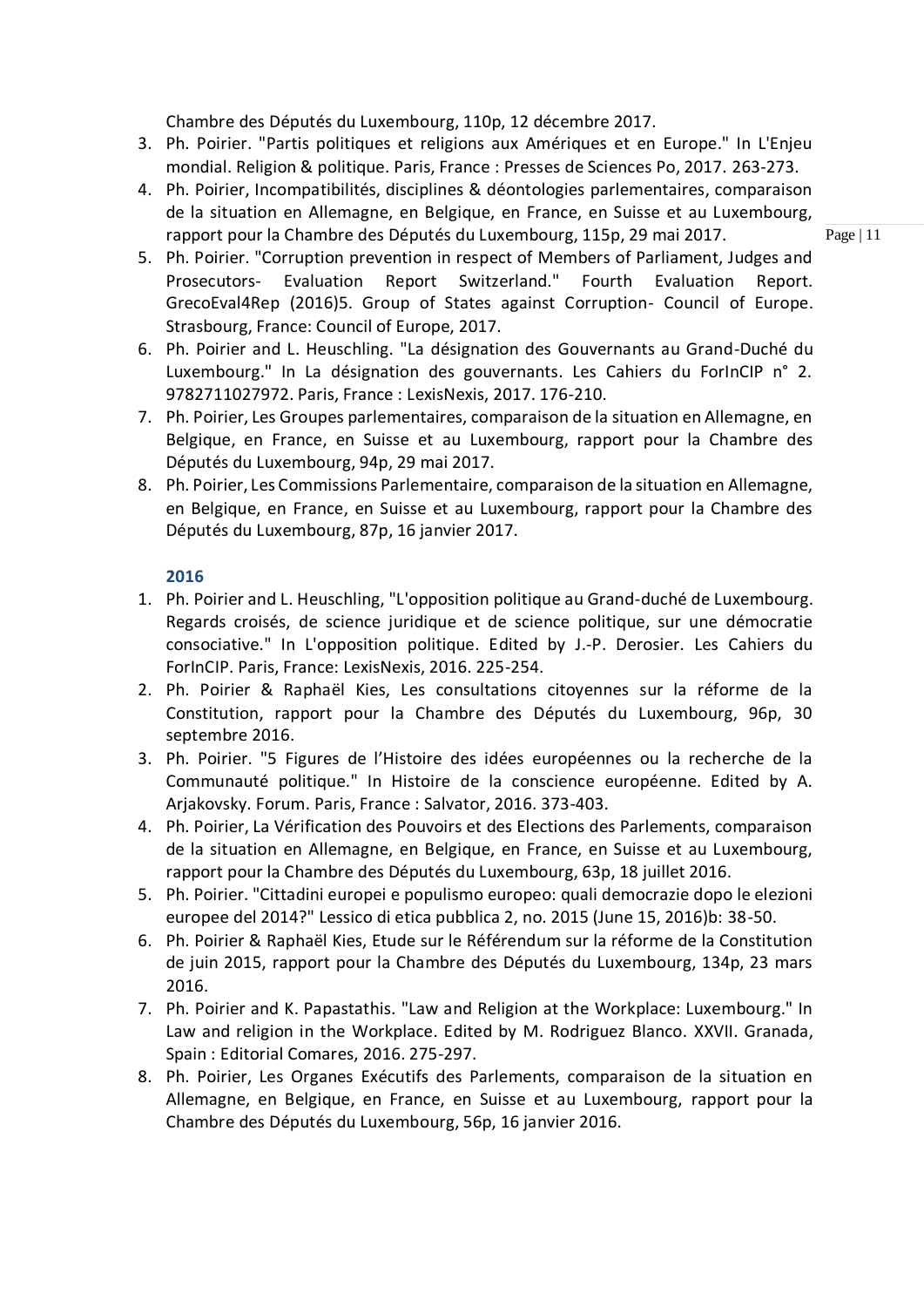- 1. P. Dumont, R. Kies, and Ph. Poirier. "European elections in Luxembourg." In Routledge Handbook of European Elections. Edited by D. M. Viola. London, United Kingdom: Routledge, 2015.
- 2. P. Dumont, R. Kies, and Ph. Poirier. "Luxembourg." In Routledge Handbook of European Elections. Edited by D. Viola. London : Routledge, 2015.
- 3. Ph. Poirier. "Luxembourg : Une démocratie consociative fissurée." In Les démocraties européennes : Institutions, élections et partis politiques. Edited by J.-M. de Waele, N. Brack, and J.-B. Pilet. U- Science Politique. 3e éditions. Paris, France : Armand Colin, 2015. 281-304.
- 4. Ph. Poirier. "Préface : Un régime démocratique pour l'Union européenne." In La fracture politique de l'Europe. Crise de légitimité et déficit politique. Edited by T. Chopin. Etudes parlementaires. Bruxelles, Belgique : Larcier, 2015. 7-13.
- 5. Ph. Poirier. "Vers une nouvelle démocratie représentative." Nos Cahiers 2015, no. 1 (January 31, 2015).
- 6. Ph. Poirier, P. Dumont, R. Kies, X. Carpentier Tanguy, and A. Spreitzer. Les élections législatives de 2013 et européennes de 2014 au Grand-Duché de Luxembourg. Luxembourg : Centre des technologies de l'information de l'Etat, 2015.
- 7. Ph. Poirier and K. Papastathis. "Les juridictions religieuses au Luxembourg." In Les juridictions religieuses et l'Etat en Europe. Edited by W. Wieshaider and R. Potz. European Consortium for Church and State Research. Granada, Spain: Comares, 2015. 141-153.

- 1. Ph. Poirier and R. Kies, "Parlement et finances publiques." In Les pouvoirs d'un parlement dans les processus décisionnels contemporain. L'exemple de la Chambre des Députés du Luxembourg. Etudes parlementaires. Editions Larcier/De Boeck, 2014.
- 2. Ph. Poirier. "Sociologie politique de l'eurocratie." In Les équipes parlementaires des eurodéputés. Entreprises politiques et rites d'institution. Edited by S. Michon. Etudes parlementaires. Bruxelles, Belgium : Larcier, 2014. 10-18.
- 3. Ph. Poirier. "Euroscepticisme et politique européenne." In L'euroscepticisme au sein du parlement européen. Stratégies d'une opposition anti-système au coeur des institutions. Edited by N. Brack. Etudes Parlementaires. Bruxelles, Belgium : Larcier, 2014. 11-18.
- 4. Ph. Poirier. "Quelle représentation pour les citoyens en Europe ?" In Les nouvelles voix de l'Europe Analyse des consultations citoyennes. Edited by R. Kies and P. Nanz. Etudes parlementaires. Bruxelles, Belgique : Larcier, 2014.
- 5. Ph. Poirier. "Démocratie(s) latino-américaine(s)." In La construction du parlement du Mercosur. Régionalisme et démocratie en Amérique du Sud. Edited by C. Dri. Etudes parlementaires. Bruxelles, Belgique : Larcier, 2014. 11-18.
- 6. Ph. Poirier. "Prévention de la corruption des parlementaires, des juges et des procureurs- FRANCE." Quatrième cycle d'évaluation. Greco Eval IV Rep (2013) 3F. Strasbourg, France : Conseil de l'Europe, 2014.
- 7. Ph. Poirier. "Démocratie(s) Liberté(s) et Religion(s)." In Démocratie(s) Liberté(s) et Religion(s). Edited by Ph. Poirier. Collège des Bernardins. Paris, France : Parole et Silence, 2014. 9-23.

#### **2015**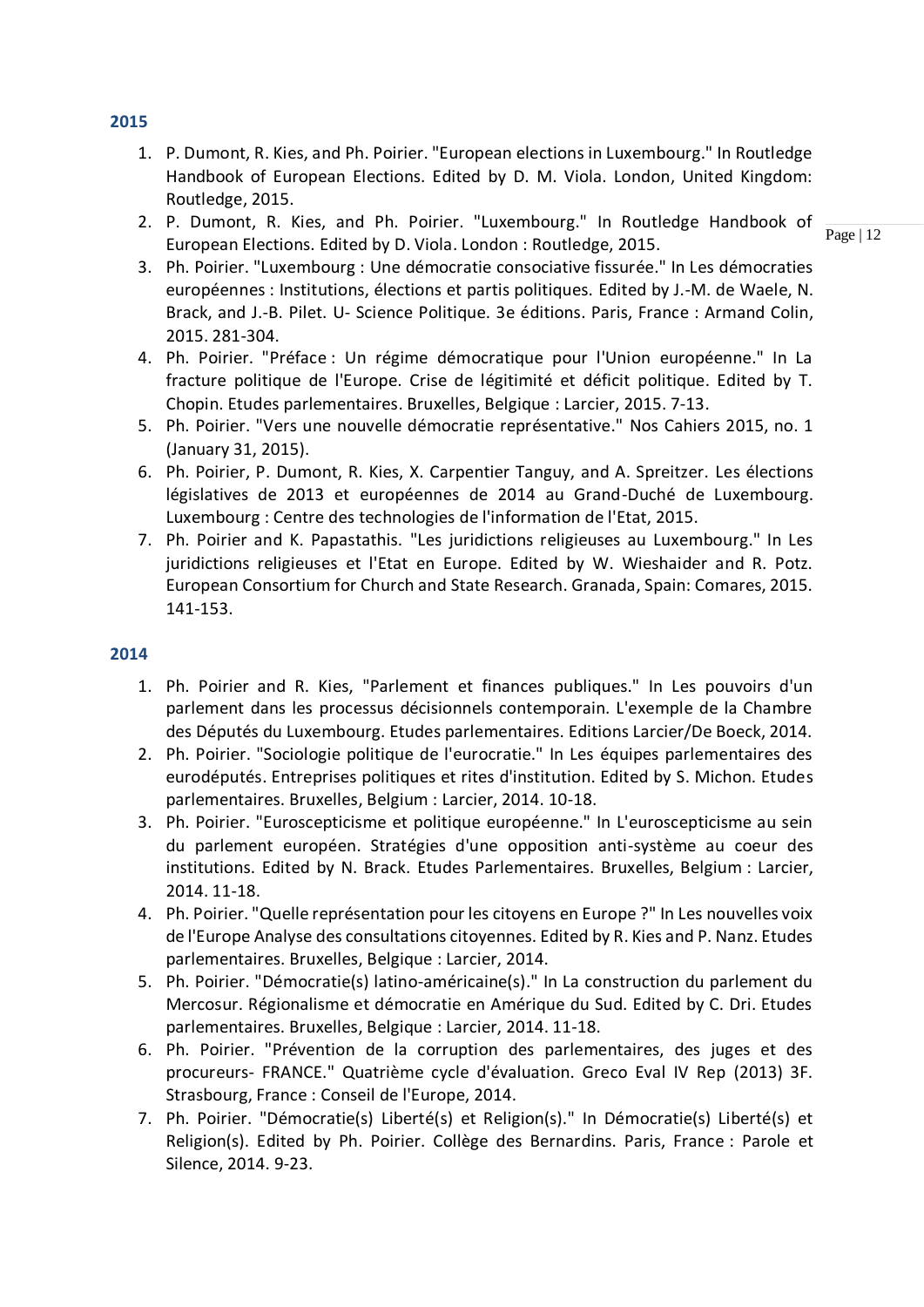8. Ph. Poirier, N. Farhat, and V. Rosoux. "The Causal Pattern of Collective Memory in a Community Conflict: "Constant Causes" in the Belgium Case." Nationalism and Ethnic Politics 20, no. 4 (November 2014): 393-414.

#### **2013**

- 1. P. Dumont, R. Kies, and Ph. Poirier. "Luxembourg." European Journal of Political  $^{Page|13}$ Research Political Data Yearbook 52, no. 1 (November 1, 2013): 152-157.
- 2. P. Dumont, R. Kies, and Ph. Poirier. "Luxembourg's Socialist Worker Party: the challenge of rejuvenation of a docile coalition partner." In The Palgrave Handbook of Social Democracy in the European Union. Edited by F. Escalona, M. Vieria, and J.-M. de Waele. ean-Michel de Waele, Fabien Escalona and Mathieu Vieira. London, United Kingdom: Palgrave Macmillan, 2013. 244-268.
- 3. P. Dumont, R. Kies, and Ph. Poirier. "Luxembourg." In The Palgrave Handbook of Social Democracy in the European Union. Edited by J. M. De Waele, F. Escalone, and M. Viera. New York: Palgrave, 2013. 145-159.
- 4. P. Dumont, R. Kies, and Ph. Poirier. "Luxembourg." European Journal of Political Research Political Data Yearbook (2013).
- 5. Ph. Poirier. "Le Luxembourg : Une démocratie parlementaire rationalisée et en quête d'une nouvelle assise." In Parlementarisme et Francophonie. Edited by F. Gélineau and E. Montigny. Démocratie et institutions parlementaires. Québec, Canada : Presses de l'Université Laval, 2013. 52-77.
- 6. Ph. Poirier. "Europeanisation et parlementarisme." In Socialisation politique au Parlement européen. Edited by L. Derkacz. Etudes parlementaires. Bruxelles, Belgique : Larcier, 2013. 10-17.
- 7. Ph. Poirier and E. De Moulins-Beaufort. Gouvernance mondiale et éthique au XXIème siècle. Collège des Bernardins. Paris, France : Lethielleux, 2013.

### **PUBLIC LECTURES, PROCEEDINGS, SCIENTIFIC CONTRIBUTIONS IN INTERNATIONAL CONFERENCES (2017-2013)**

| <b>Guest</b>            | <b>Title of Communication, Seminar or</b> | <b>Location and date</b>     |
|-------------------------|-------------------------------------------|------------------------------|
| <b>Speaker/Visiting</b> | <b>Lectures</b>                           |                              |
| <b>Professor</b>        |                                           |                              |
| Ph. Poirier             | New Institutional, Social and Political   | University of the Aegean, 20 |
|                         | Challenges for Europe in crisis           | -22 February 2017, Greece    |
| Ph. Poirier             | Comprendre l'état de la démocratie        | Assemblée Parlementaire de   |
|                         | dans les Etats membres/observateurs       | de la Francophonie, July, 8, |
|                         | de l'Assemblée parlementaire de la        | 2017, Luxembourg             |
|                         | Francophonie d'après World Value          |                              |
|                         | Study                                     |                              |
| Ph. Poirier             | Les parlements européens en matière       | Assemblée Nationale du       |
|                         | de relations internationales & intra-     | Québec-Evaluation sur la     |
|                         | européennes : Bundestag, Assemblée        | Diplomatie Parlementaire     |
|                         | Nationale, Parlement européen             | Mars 2017, Canada            |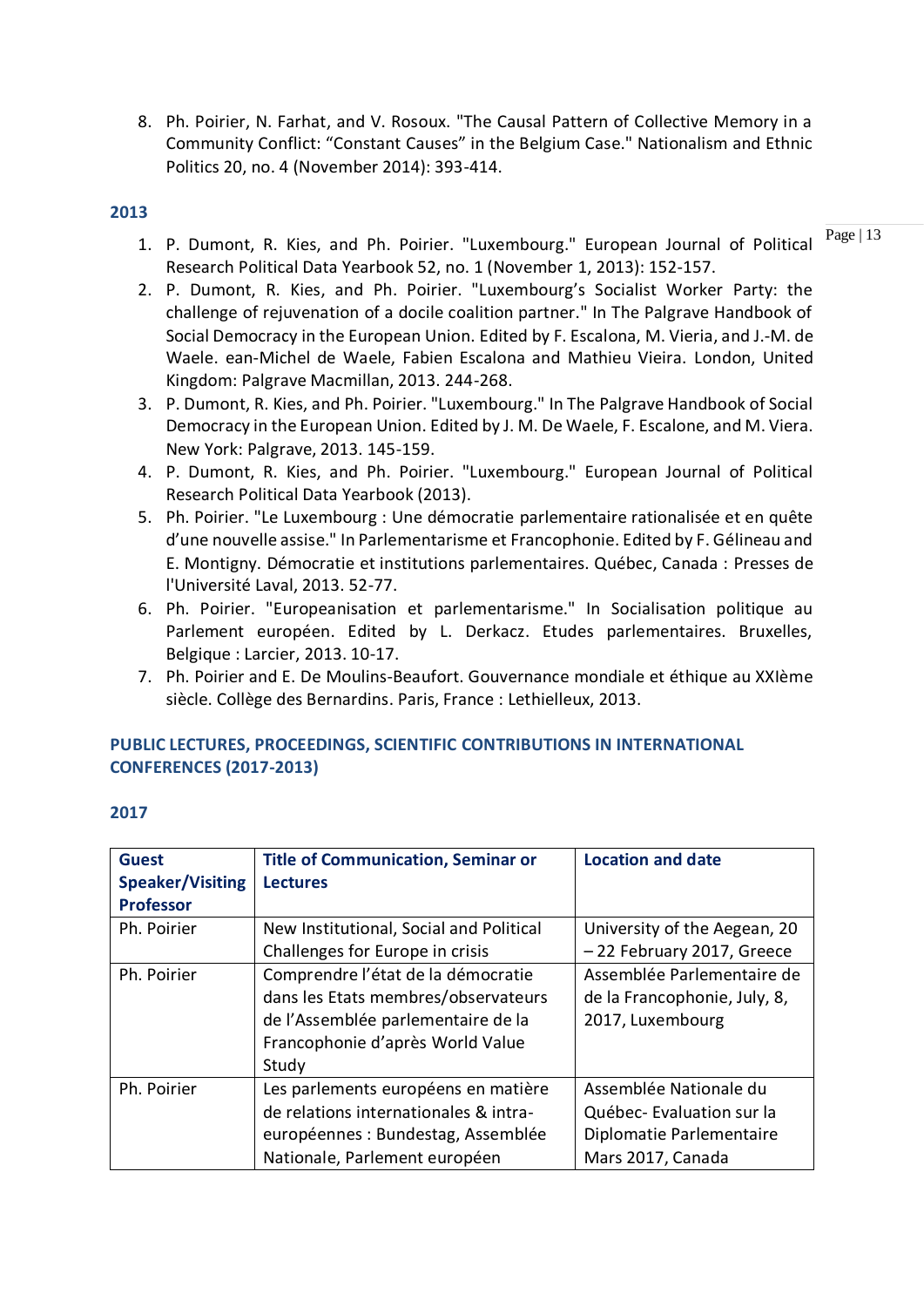| Ph. Poirier | Les Populismes en Europe : La            | Université Laval, Midis des        |           |
|-------------|------------------------------------------|------------------------------------|-----------|
|             | démocratie rédemptrice et la             | Sciences Politiques- March,        |           |
|             | démocratie représentative                | 2, 2017, Canada                    |           |
| Ph. Poirier | Les Parlements nationaux                 | Association belge de science       |           |
|             | dans les processus décisionnels          | politique Mons, March 2017,        |           |
|             | européens : Cers une co-souveraineté     | Belgium                            | Page   14 |
|             | dans le domaine budgétaire ?             |                                    |           |
| Ph. Poirier | Politics in Europe:                      | <b>Association des Fonds</b>       |           |
|             | The growing disinterest in               | d'Investissement du                |           |
|             | representative democracy and desire      | Luxembourg, March, 22              |           |
|             | for redemptive democracy                 | 2017, Luxembourg                   |           |
| Ph. Poirier | Résistances et projets concurrents à la  | <b>Association des Professeurs</b> |           |
|             | fédéralisation de l'Union européenne     | d'Histoire et de Géographie,       |           |
|             |                                          | March 25, 2017, Fra                |           |
| Ph. Poirier | Comment le Front National est devenu     | Centre d'information &             |           |
|             | la première force électorale en France ? | d'éducation populaire,             |           |
|             |                                          | March 29, 2107 Belgium             |           |
| Ph. Poirier | Quel droit et quelle science politique   | Séminaire européen, Collège        |           |
|             | pour penser l'Europe ?                   | des Bernardins, June, 8 2017,      |           |
| Ph. Poirier | <b>European Economic and Social</b>      | University of the Aegean, 10       |           |
|             | Governance Summer School                 | - 20 July 2017                     |           |
| Ph. Poirier | les défis économiques et politiques      | Université Libre de Bruxelles      |           |
|             | d'une Zone euro plus convergente pour    | 21 & 22 septembre 2017             |           |
|             | les Parlements nationaux                 | <b>Bruxelles</b>                   |           |
| Ph. Poirier | Enjeux de la définition des partis de    | Chambre des Salariés, Le           |           |
|             | droite nationale et d'extrême droite en  | Salariat face à la montée des      |           |
|             | Europe                                   | extrêmes droites, 21               |           |
|             |                                          | novembre 2017                      |           |
| Ph. Poirier | Securitization of Religious Freedom -    | 16-18 November 2017,               |           |
|             | Religion and Scope of State Control      | University of Tartu, Tallin        |           |
| Ph. Poirier | European governance and sovereignty-     | 13-16 December 2017,               |           |
|             | Winter School                            | University of Luxembourg,          |           |
|             |                                          | Luxembourg                         |           |

| <b>Guest</b><br><b>Speaker/Visiting</b><br><b>Professor</b> | <b>Title of Communication, Seminar or</b><br><b>Lectures</b>                                                                     | <b>Location and date</b>                      |
|-------------------------------------------------------------|----------------------------------------------------------------------------------------------------------------------------------|-----------------------------------------------|
| Ph. Poirier                                                 | « Religions et extrémismes politiques en<br>Europe » 1 <sup>ère</sup> audition par le Groupe<br>d'études République et Religions | January, 8 2016, Paris<br>Assemblée Nationale |
| Ph. Poirier<br>and<br>Konstantinos<br>Papasthatis           | Les Populismes européens<br>et la Question religieuse<br>Colloque Populisme(s) en Europe, Tours                                  | March, 10-11 2016<br>Université de Tours      |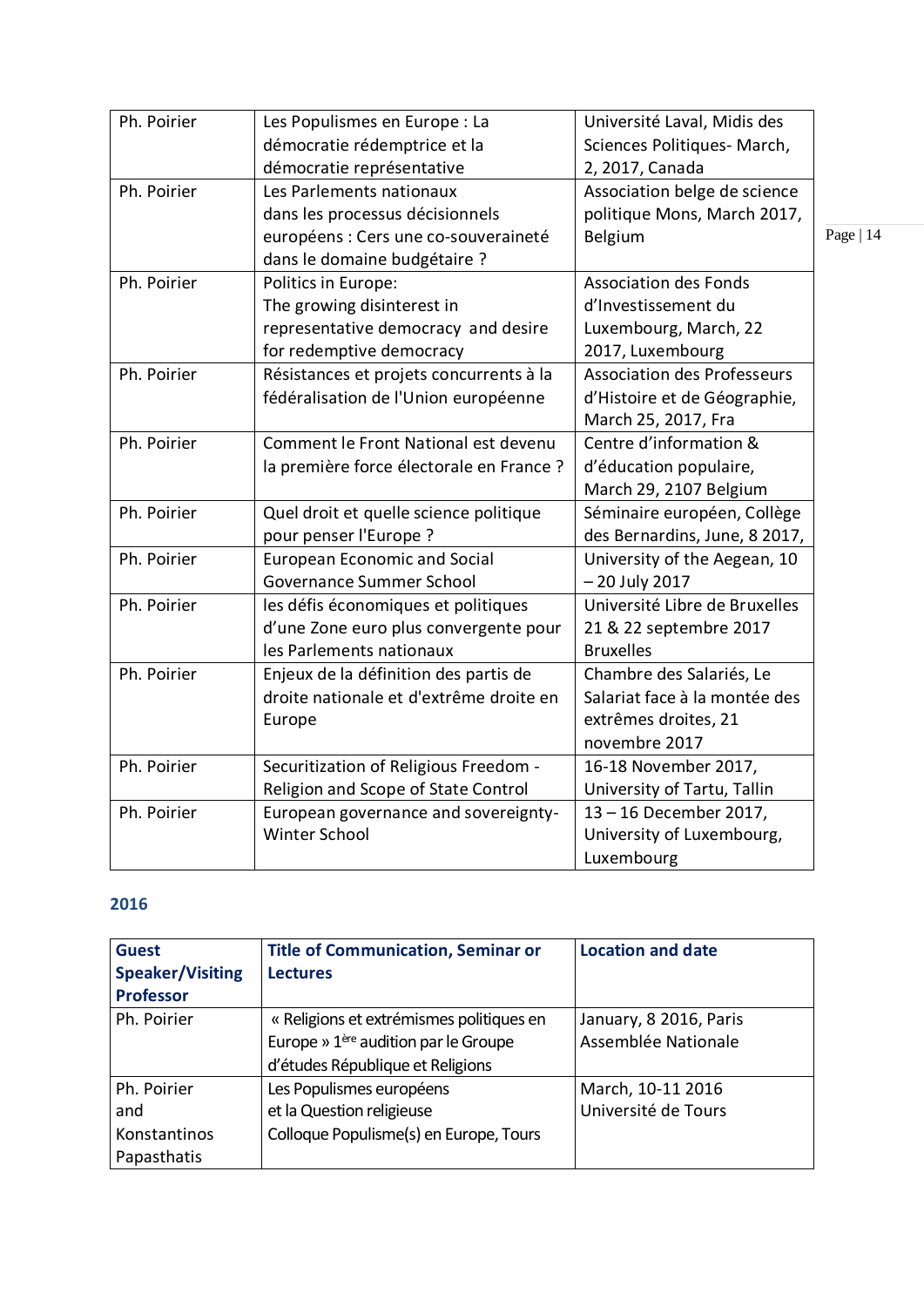| Ph. Poirier                                  | Professeur invité-Séminaire sur les<br>Populismes Institut européen, Nice 8h00                                                                           | March, 20-22 2016                           |            |
|----------------------------------------------|----------------------------------------------------------------------------------------------------------------------------------------------------------|---------------------------------------------|------------|
| Ph. Poirier                                  | Professeur invité-Séminaire sur les Etudes<br>Parlementaires, Institut européen, Nice<br>8h00                                                            | May, 3, 2016                                |            |
| Ph. Poirier                                  | Professeur Invité-Séminaire sur la<br>Gouvernance européenne Institut d'Etudes<br>Politiques Rennes 4h00                                                 | May, 15-18, 2016                            | Page $ 15$ |
| Ph. Poirier                                  | Professeur invité Chaires<br>Jean Monnet Université d'Egée 12h00                                                                                         | May, 29- June, 2, 2016,<br>Greece           |            |
| Ph. Poirier                                  | Mission d'évaluation de la Confédération<br>helvétique Conseil de l'Europe, Prévention<br>de la corruption des juges & parlementaires<br>en Europe Berne | June 2,3 4, 2016,<br>Switzerland            |            |
| Ph. Poirier                                  | Colloque<br>Populismes & Religions Collège de<br>Bernardins,                                                                                             | June, 5-6, 2016                             |            |
| Ph. Poirier                                  | Séminaire Symptôme des identifications<br>politiques Conseil de l'Europe Strasbourg                                                                      | June, 8, 2016                               |            |
| Ph. Poirier                                  | Forum International sur la Constitution et<br>les Institutions Politiques La désignation des<br>gouvernants, Université de Rouen                         | June 17-18, 2016                            |            |
| Ph. Poirier                                  | Workshop on Europe and its crises<br>University of Cambridge                                                                                             | 30 June-1er July 2016,                      |            |
| Ph. Poirier &<br>Konstantinos<br>Papasthatis | Religious assistance in public institutions,<br>University of Latvia                                                                                     | 13-16 October 2016,<br>Lativa               |            |
| Ph. Poirier                                  | Mission d'évaluation de la Principauté de<br>Monaco Conseil de l'Europe, prévention de<br>la corruption des juges & parlementaires en<br>Europe          | 24, 25, 26 & 27<br>November 2016,<br>Monaco |            |

| <b>Guest</b><br><b>Speaker/Visiting</b><br><b>Professor</b> | <b>Title of Communication, Seminar or</b><br><b>Lectures</b>                                                                                                                                                                                                                                       | <b>Location and date</b>                                      |
|-------------------------------------------------------------|----------------------------------------------------------------------------------------------------------------------------------------------------------------------------------------------------------------------------------------------------------------------------------------------------|---------------------------------------------------------------|
| Ph. Poirier                                                 | <b>Audition-Commission Affaires</b><br>constitutionnelles (AFCO)-<br>Réformes institutionnelles<br>Parlement européen- Commission des<br>Affaires constitutionnelles-Février 2015<br>European Initiatives's Citizens: the limits of<br>particpatory democracy in European Union<br><b>Politics</b> | European Parliament<br>February, 26, 2015<br><b>Brussels</b>  |
| Ph. Poirier                                                 | Conférencier : Le Grand Luxembourg.<br>Histoire(s) et perspective(s) politique(s)                                                                                                                                                                                                                  | Banque de Luxembourg,<br>September 29, 2015<br><b>Belgium</b> |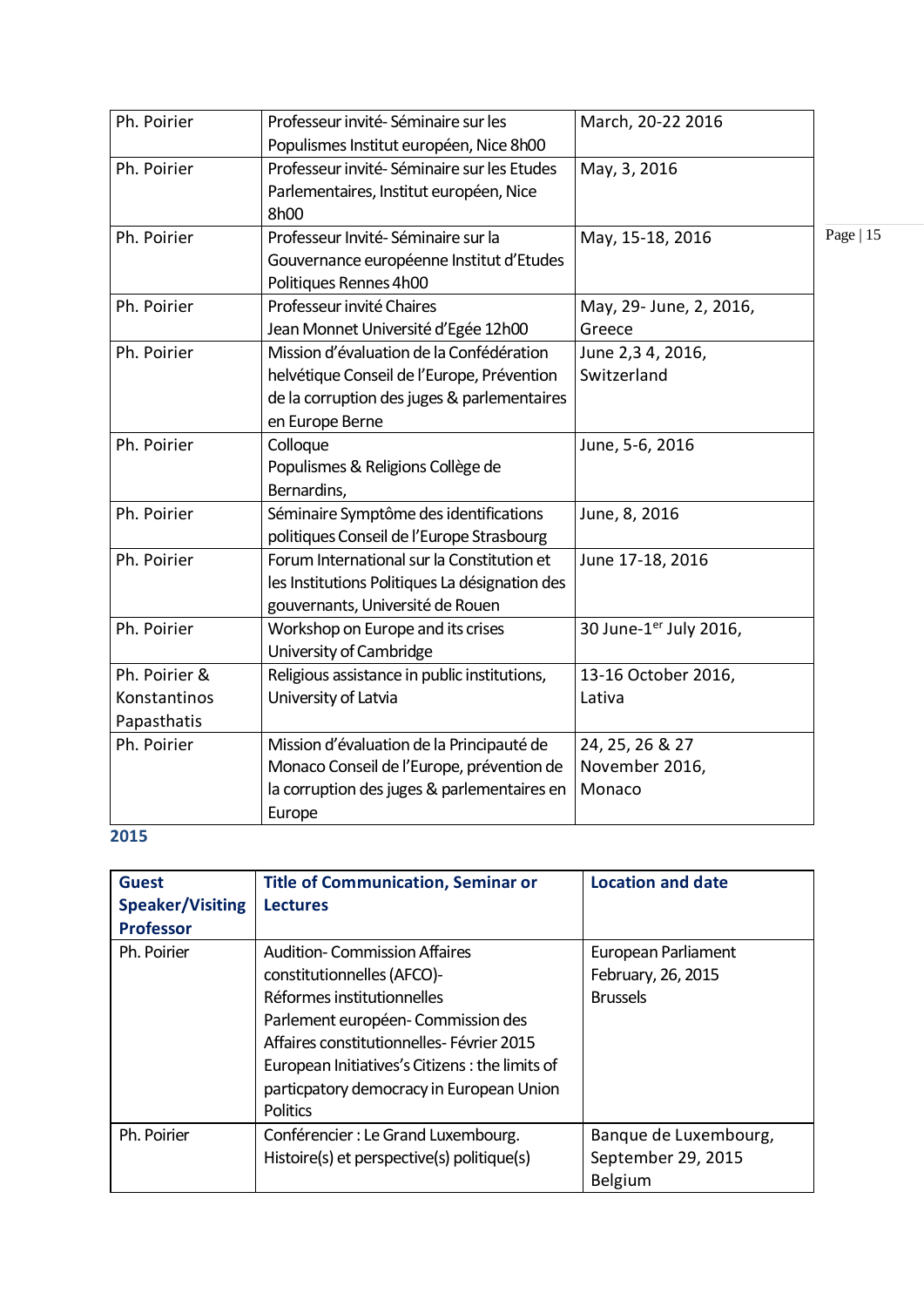| Ph. Poirier  | Postgraduate seminar series in European<br>Governance: Repenser les «Populismes » en | University of Luxembourg<br>November 6 & 7, 2015 |  |
|--------------|--------------------------------------------------------------------------------------|--------------------------------------------------|--|
|              | Europe et la démocratie                                                              |                                                  |  |
| Ph. Poirier  | Conférence interparlementaire sur la                                                 | Centre européen des                              |  |
|              | Gouvernance économique                                                               | conférences                                      |  |
|              |                                                                                      | November, 9, 2015                                |  |
|              |                                                                                      | European Commission,                             |  |
|              |                                                                                      | <b>Brussels</b>                                  |  |
| Ph. Poirier  | Processus politique en Catalogne et ses                                              | Gouvernement de Catalogne                        |  |
|              | répercussions constitutionnelles au niveau de                                        | November 10, 2015                                |  |
|              | l'Union européenne-                                                                  | Luxembourg                                       |  |
| Ph. Poirier  | Law and Religion in the Workplace                                                    | Universidad de Alcalà                            |  |
| Konstantinos | European Consortium for Church and State                                             | November 12, 13 & 14, 2015,                      |  |
| Papasthatis  | Research                                                                             | Spain                                            |  |
| Ph. Poirier  | La « bonne gouvernance », peut-elle freiner                                          | Université Babes-Bolyai                          |  |
|              | le recul démocratique contemporain ? &                                               | November 26, 27 & 28, 2015                       |  |
|              | numéro spécial Studia Europaea                                                       | Cluj-Roumanie                                    |  |
| Ph. Poirier  | <b>Audition-Commission Affaires</b>                                                  | European Parliament                              |  |
|              | constitutionnelles (AFCO)-                                                           | December 4, 2015                                 |  |
|              | Réformes institutionnelles                                                           | <b>Brussels</b>                                  |  |
|              | Les Parlements Nationaux dans les                                                    |                                                  |  |
|              | processus décisionnels européens : Dé-                                               |                                                  |  |
|              | parlementarisation ou voie                                                           |                                                  |  |
|              | complémentaire de légitimité de la                                                   |                                                  |  |
|              | Gouvernance européenne ?                                                             |                                                  |  |

| <b>Guest</b><br>Speaker/Vi<br>siting<br><b>Professor</b> | <b>Date</b> | <b>Title of Communication, Seminar or Lectures</b>        |
|----------------------------------------------------------|-------------|-----------------------------------------------------------|
| Ph. Poirier                                              | $2 - 3$     | I trattati europei, i parlamenti europei e nazionali e la |
|                                                          | mai         | nuova governance economica. Una questione di              |
|                                                          | 2014        | legittimità democratica- il Maschere del Debito,          |
|                                                          |             | Università<br>di<br>Torino,<br>Cespec,                    |
|                                                          |             | http://www.cespec.it/?p=19, Cuneo, Italia                 |
| Ph. Poirier                                              | $8 - 13$    | Professeur invité de la Chaire Jean Monnet de             |
|                                                          | juillet     | l'Université d'Egée (Grèce) dans le cadre de la           |
|                                                          | 2014        | Summer School « European Governance : A new               |
|                                                          |             | European government art» chargé des séminaires            |
|                                                          |             | The institutional definition of the European              |
|                                                          |             | governance : structures in evolution. Theoretical         |
|                                                          |             | approach et State of Reprensentative Democracy in         |
|                                                          |             | Europe (16h).                                             |
|                                                          |             | https://govart2014.pns.aegean.gr/, Lesbos, Greece         |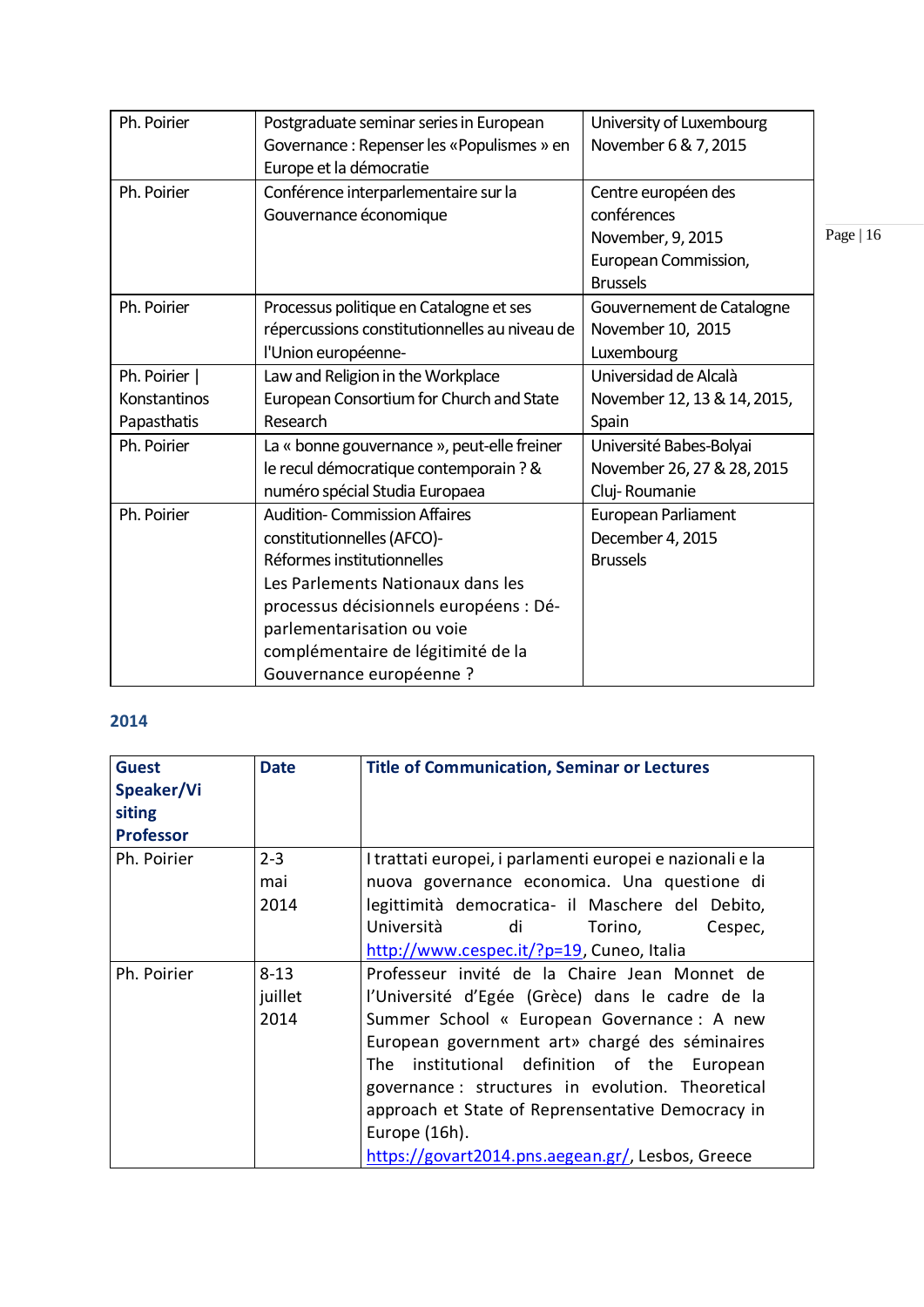| Ph. Poirier | $3 - 5$   | La nuova governance economica in Europa, Confronti     |       |
|-------------|-----------|--------------------------------------------------------|-------|
|             | octobr    | pubblici interdisciplinari sull'insolvenza in Europa.  |       |
|             | e 2014    | Università degli Studi di Ferrara, Osservatorio sulle  |       |
|             |           | Crisi<br>di<br>http://www.osservatorio-<br>Impresa,    |       |
|             |           | oci.org/index.php?option=com content&view=articl       |       |
|             |           | e&id=140:terza-edizione-di-insolvenzfest-confronti-    | $P_i$ |
|             |           | pubblici-interdisciplinari-                            |       |
|             |           | sullinsolvenza&catid=3:archivio-eventi&Itemid=19,      |       |
|             |           | Ferrara, Italia                                        |       |
| Ph. Poirier | $13 - 14$ | Religious Jurisdictions and the Pluralisation of Legal |       |
|             | Nove      | Adjudication in Luxembourg Université de Vienne,       |       |
|             | mber      | European Consortium for Church and State Research      |       |
|             |           | http://www.churchstate.eu/meetings.html, Vienne,       |       |
|             |           | Austria                                                |       |
| Ph. Poirier | $3 - 4$   | Comprendre l'état des acteur(s) et des opinion(s)      |       |
|             | décem     | européenne(s) sur le régime politique de l'Union       |       |
|             | bre       | européenne. In, les Assises européennes du long        |       |
|             | 2014      | terme : un nouveau départ pour l'investissement,       |       |
|             |           | Confrontations Europe-Commission Européenne,           |       |
|             |           | http://www.confrontations.org/fr/conferences/201       |       |
|             |           | 4/2251-les-assises-europeennes-du-long-terme,          |       |
|             |           | <b>Brussels</b>                                        |       |
|             |           |                                                        |       |

| ᄼᇰᇰ                     |                     |                                                                                                                                                                                                                                                                                                                                                                                                                                                 |
|-------------------------|---------------------|-------------------------------------------------------------------------------------------------------------------------------------------------------------------------------------------------------------------------------------------------------------------------------------------------------------------------------------------------------------------------------------------------------------------------------------------------|
| <b>Guest</b>            | <b>Date</b>         | <b>Title</b>                                                                                                                                                                                                                                                                                                                                                                                                                                    |
| <b>Speaker/Visiting</b> |                     |                                                                                                                                                                                                                                                                                                                                                                                                                                                 |
| <b>Professor</b>        |                     |                                                                                                                                                                                                                                                                                                                                                                                                                                                 |
| Ph. Poirier             | 19-20<br>avril 2013 | « Théories & pratiques de la démocratie<br>contemporaine ». In colloque international<br>La Démocratie, une valeur spirituelle ?,<br>Collège des Bernardins- Ecole des Hautes en<br>Sciences Sociales, Paris                                                                                                                                                                                                                                    |
| Ph. Poirier             | 14 June<br>2013     | Les politiques de citoyenneté en Europe-<br>Parlement Benelux- Chambre des Députés<br>du Luxembourg                                                                                                                                                                                                                                                                                                                                             |
| Ph. Poirier             | 1-8 juillet<br>2013 | Professeur invité de la Chaire Jean Monnet<br>de l'Université d'Egée (Grèce) dans le cadre<br>Summer School «<br>de<br>la<br>European<br>Governance: A new European government<br>art» chargé des séminaires The institutional<br>definition of the European governance:<br>structures in evolution. Theoretical approach<br>et State of Reprensentative Democracy in<br>Europe (16h).<br>https://govart2013.pns.aegean.gr<br>Lesbos,<br>Greece |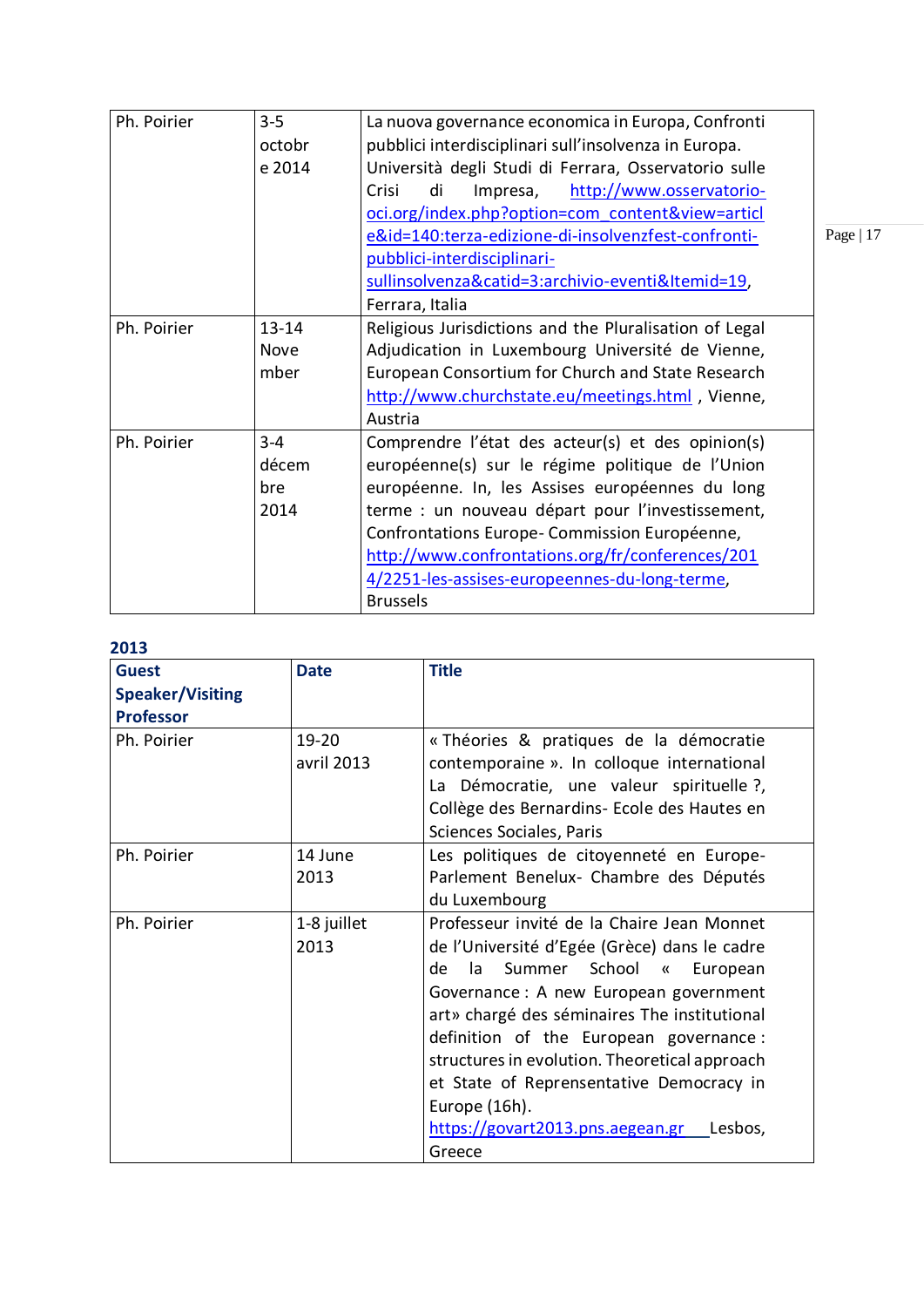| Ph. Poirier |          | Professeur invité à l'Ecole doctorale de |             |
|-------------|----------|------------------------------------------|-------------|
|             | November | l'Académie de Louvain, Séminaire Dé-     |             |
|             |          | parlementarisation et gouvernance        |             |
|             |          | économique européenne, Louvain- la-      |             |
|             |          | Neuve, Belgium                           |             |
| Ph. Poirier | $15-16$  | Les pouvoirs publics et les institutions | Page   $18$ |
|             | November | religieuses en Europe, Université de     |             |
|             |          | Strasbourg- European Consortium<br>for   |             |
|             |          | Church and State Research, Strasbourg    |             |

# **Prizes and awards during his PHD (Total amount 100 000 euros)**

| 2001      | Lauréat de la bourse Egide, Ministère français des Affaires étrangères     |
|-----------|----------------------------------------------------------------------------|
| 1999      | Lauréat de la bourse Robert Schuman, Secrétariat Général du Parlement      |
|           | Européen                                                                   |
| 1997      | Lauréat de la bourse du Ch. G. Koch Summer Fellow Program,                 |
|           | Institute of Human Studies- Georges Mason University                       |
| 1996-1998 | Lauréat de la bourse de l'Ecole des études supérieures et de la recherche, |
|           | Université d'Ottawa                                                        |
| 1996-1998 | Lauréat de la bourse «Jeunes à travers le monde », Conseil Général d'Ille  |
|           | et Vilaine                                                                 |
| 1995-1996 | Lauréat de la bourse de la Fondation internationale du Rotary, Chicago,    |
|           | E.U.                                                                       |
| 1994-1995 | Lauréat de l'allocation d'études du D.E.A., Université de Rennes I         |

| Mother tongue(s)  | French               |                |                 |            |                |
|-------------------|----------------------|----------------|-----------------|------------|----------------|
|                   |                      |                |                 |            |                |
| Other language(s) | <b>UNDERSTANDING</b> |                | <b>SPEAKING</b> |            | <b>WRITING</b> |
|                   | Listening            | Reading        | Spoken          | Spoken     |                |
|                   |                      |                | interaction     | production |                |
| English           |                      | C <sub>2</sub> | C2              | C2         | ιUΙ            |
| Italian           |                      | C2             | C2              | C2         | C1             |
| Spanish           |                      | C <sub>2</sub> | B <sub>2</sub>  | <b>B2</b>  | <b>B2</b>      |

| Digital skills | SELF-ASSESSMENT                                                                                        |                 |                    |                    |              |  |
|----------------|--------------------------------------------------------------------------------------------------------|-----------------|--------------------|--------------------|--------------|--|
|                | <b>Information</b>                                                                                     | Communication   | Content            | Safety             | Problem      |  |
|                | processing                                                                                             |                 | creation           |                    | solving      |  |
|                | Proficient user                                                                                        | Proficient user | Proficient<br>user | Proficient<br>user | <b>Basic</b> |  |
|                |                                                                                                        |                 |                    |                    |              |  |
|                | Excellent command of office suite (word processor, spread sheet,<br>presentation software, SPSS, etc:) |                 |                    |                    |              |  |